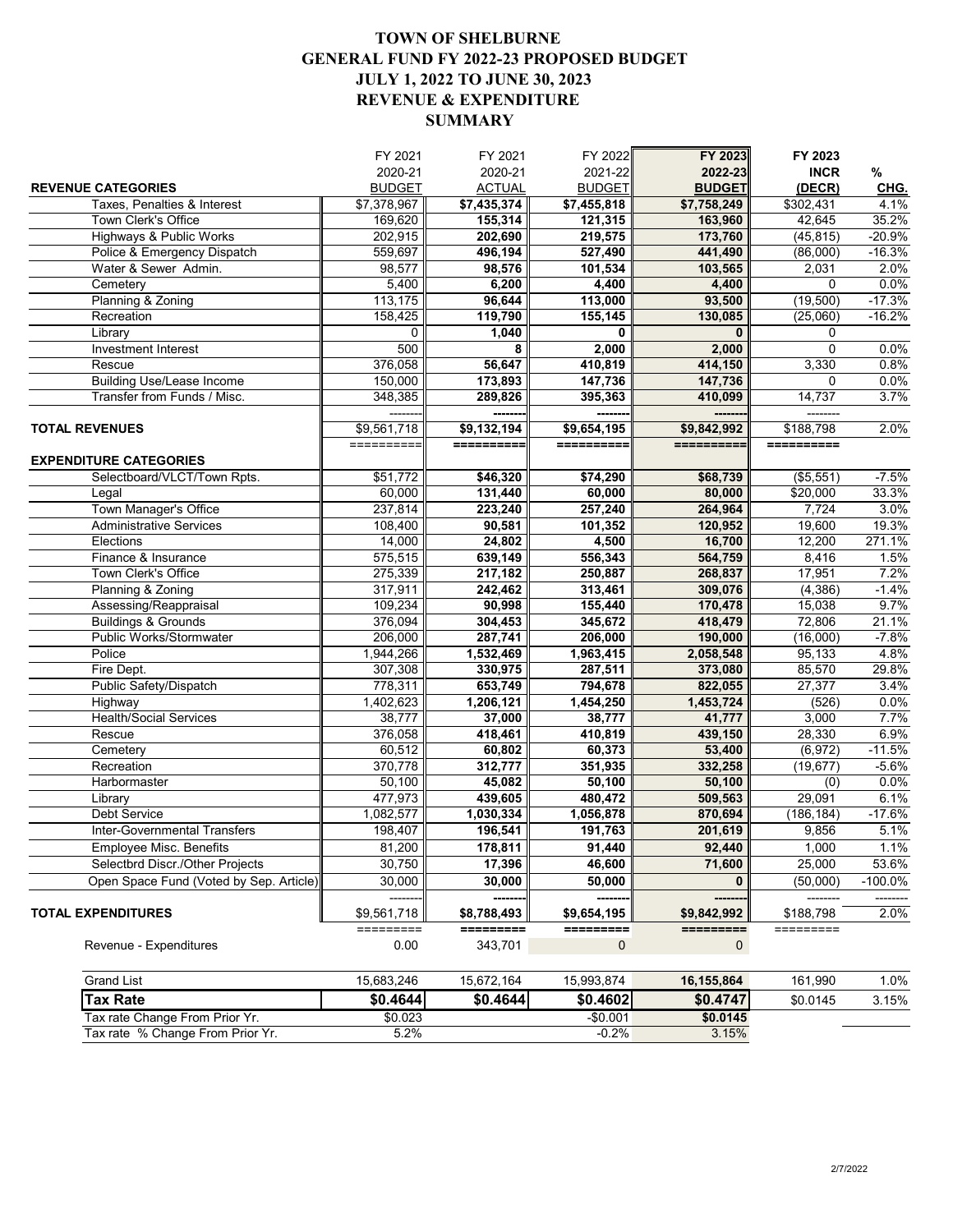| LINE            | <b>REVENUE CATEGORIES</b>               | FY 2021<br>2020-21         | FY 2021<br>2020-21     | FY 2022<br>2021-22      | FY 2023<br>2022-23    | FY 2023<br><b>INCR</b>   | %                  |              |
|-----------------|-----------------------------------------|----------------------------|------------------------|-------------------------|-----------------------|--------------------------|--------------------|--------------|
| #               |                                         | <b>BUDGET</b>              | <b>ACTUAL</b>          | <b>BUDGET</b>           | <b>BUDGET</b>         | (DECR)                   | CHG.               | <b>NOTES</b> |
| <b>TAXES</b>    |                                         |                            |                        |                         |                       |                          |                    |              |
|                 | <b>Property Taxes</b>                   | \$7,283,966 \$             | 7,358,102              | \$7,359,818             | \$7,669,249           | \$309,431                | 4.2%               |              |
| $\overline{2}$  | Late Homestead Filing Penalty           | \$14,000 \$                | 16.676                 | \$14,000                | 14,000                | 0                        | 0.0%               |              |
| 3               | Delinquent tax Penalty Charges          | \$41,000 \$                | 33,569                 | \$42,000                | 40,000                | (2,000)                  | $-4.8%$            |              |
| 4               | Delinquent tax Interest Charges         | \$40,000 \$<br>----------- | 27,027                 | \$40,000<br>----------- | 35,000<br>----------- | (5,000)<br>-----------   | $-12.5%$<br>------ |              |
|                 | <b>5 SUB-TOTAL TAXES</b>                | \$7.378.966                | \$7.435.374            | \$7.455.818             | \$7.758.249           | \$302.431                | 4.1%               |              |
|                 | <b>6 TOWN CLERK'S OFFICE</b>            |                            |                        |                         |                       |                          |                    |              |
| 7               | <b>Liquor Licenses</b>                  | \$<br>$3,000$ \$           | 2,910                  | $2,770$ \$<br>-\$       | $2,910$ \$            | 140                      | 5.1%               |              |
| 8               | Animal Licenses                         | \$6,000 \$                 | 5,368                  | \$6,600                 | 6,400                 | (200)                    | $-3.0%$            |              |
| $\overline{9}$  | Animal License Transfer to Dog Park     | $-$ \$840\$                | (674)                  | $-$ \$600               | (800)                 | (200)                    | 33.3%              |              |
| 10              | Marriage/Civil Union Licenses           | $$500$ \$                  | 470                    | \$470                   | 450                   | (20)                     | $-4.3%$            |              |
| 11              | <b>Deed Recordings</b>                  | $$54,000$ \$               | 124,781                | \$60,000                | 90,000                | 30,000                   | 50.0%              |              |
| $\overline{12}$ | Misc. Income                            | \$100 \$                   | 43                     | \$50                    | 50                    | $\Omega$                 | 0.0%               |              |
| 13              | <b>Green Mtn Passports</b>              | \$180 \$                   | 226                    | \$150                   | 200                   | 50                       | 33.3%              |              |
| 14              | Vault Time Fee                          | $$950$ \$                  | 357                    | \$500                   | 300                   | (200)                    | $-40.0%$           |              |
| 15              | Copier Use                              | \$7,000 \$                 | 8,943                  | \$7,200                 | 9,000                 | 1,800                    | 25.0%              |              |
| 16              | <b>Vital Statistics Copies</b>          | $$15,000$ \$               | 1,801                  | \$2,000                 | 1,800                 | (200)                    | $-10.0%$           |              |
| 17              | Passport Fees & Photos                  | $$17,500$ \$               | 1,380                  | \$10,000                | 15,000                | 5,000                    | 50.0%              |              |
| 18              | <b>Motor Vehicle Registrations</b>      | $$230$ \$                  | 150                    | \$175                   | 150                   | (25)                     | $-14.3%$           |              |
| 19              | Grants                                  | \$                         | 9,558                  |                         |                       |                          |                    |              |
| 20              | Land Records Recording System           | \$40,000 \$                |                        | \$22,000                | 27,000                | 5,000                    | 22.7%              | Note 1       |
| 21              | Trsf. from Records Preservation Fund    | \$26.000\$                 | $\ddot{\phantom{a}}$   | \$10.000                | 11.500                | 1.500                    | 15.0%              | Note 1       |
|                 | <b>SUB-TOTAL</b>                        | -----------                | ---------------        | -----------             | -----------           | -----------              | ------             |              |
|                 | 22 TOWN CLERK'S OFFICE                  | \$<br>169,620<br>\$        | 155,314                | $121,315$ \$<br>\$      | 163,960               | 42,645<br>-\$            | 35.2%              |              |
|                 |                                         |                            |                        |                         |                       |                          |                    |              |
|                 | 23 HIGHWAYS/ PUBLIC WORKS               |                            |                        |                         |                       |                          |                    |              |
| 24              | Hwy State Aid                           | \$<br>145,000<br>-\$       | 190,420                | 145,000 \$<br>\$        | 145,000 \$            | $\blacksquare$           | 0.0%               |              |
| 25              | <b>Hwy Permits</b>                      | $$2,100$ \$                | 2.270                  | \$2,100                 | 2,100                 | $\mathbf 0$              | 0.0%               |              |
| 26              | Road Cut Permits                        | \$10,000 \$                | 10,000                 | \$10,000                | 10,000                | $\mathbf 0$              | 0.0%               |              |
| 27              | <b>Bik/Ped Path Grant</b>               | $$45,815$ \$               |                        | \$62,475                | 16,660                | (45, 815)                | $-73.3%$           | Note 2       |
| $\overline{28}$ | <b>Construction Reimbursements</b>      |                            |                        |                         |                       |                          |                    |              |
|                 | 29 SUB-TOTAL HIGHWAYS                   | \$<br>202,915<br>\$        | 202,690                | $219,575$ \$<br>\$      | 173,760               | -\$<br>(45, 815)         | $-20.7%$           |              |
|                 |                                         |                            |                        |                         |                       |                          |                    |              |
|                 | POLICE & EMERGENCY DISPATCH             |                            |                        |                         |                       |                          |                    |              |
| 30              | <b>Judicial Fees</b>                    | \$<br>40.000<br>-\$        | 15.062                 | $10.000$ \$<br>\$       | $10,000$ \$           |                          | 0.0%               |              |
| 31              | Special Duty Reimbursement              | $$23,290$ \$               | 32,274                 | \$23,290                | 23,290                | $\blacksquare$           | 0.0%               | Note 3       |
| 32              | <b>Special Duty Enforcement Grants</b>  | \$17,000 \$                | 15,187                 | \$17,000                | 17,000                | $\overline{\phantom{a}}$ | 0.0%               | Note 3       |
| 33              | <b>CVSD School Resource Officer Pmt</b> | \$84,000 \$                | 65,000                 | \$86,000                |                       | (86,000)                 | $-100.0%$          |              |
| 34              | Other Fees                              | \$300 \$                   | 10                     | \$300                   | 300                   | $\blacksquare$           | 0.0%               |              |
| 35              | <b>Animal Enforcement</b>               | \$500 \$                   | $\blacksquare$         | \$500                   | 500                   | $\overline{\phantom{a}}$ | 0.0%               |              |
| $\overline{36}$ | Insurance Reports                       | $$2,200$ \$                | 1,536                  | \$1,600                 | 1,600                 | $\blacksquare$           | 0.0%               |              |
| 37              | Fingerprinting                          | $$12,000$ \$               | 260                    | \$4,000                 | 4,000                 | $\sim$                   | 0.0%               |              |
| 38              | Misc. Donations                         |                            |                        |                         |                       | $\blacksquare$           |                    |              |
| 39              | <b>Burn Permits</b>                     | $\overline{$2,000}$$ \$    | 1,855                  | \$1.000                 | 1.000                 | $\sim$                   | 0.0%               |              |
| 40              | Dispatch Contracts                      | \$285,557 \$               | 273,322                | \$287,000               | 287,000               | $\blacksquare$           | 0.0%               | Note 4       |
| 41              | State E911 Call Center                  | \$81,850 \$                | 81,848                 | \$85,800                | 85,800                | $\blacksquare$           | 0.0%               | Note 5       |
| 42              | <b>Alarm Permits</b>                    | \$11.000S                  | 9.840                  | \$11.000                | 11.000                | $\sim$                   | 0.0%               |              |
|                 |                                         | ------------               | ---------------------- | -----------             | -----------           | ------------             | ------             |              |
|                 | <b>43 SUB-TOTAL POLICE/DISPATCH</b>     | \$<br>559,697 \$           | 496,194 \$             | 527,490 \$              | 441,490 \$            | (86,000)                 | $-16.3%$           |              |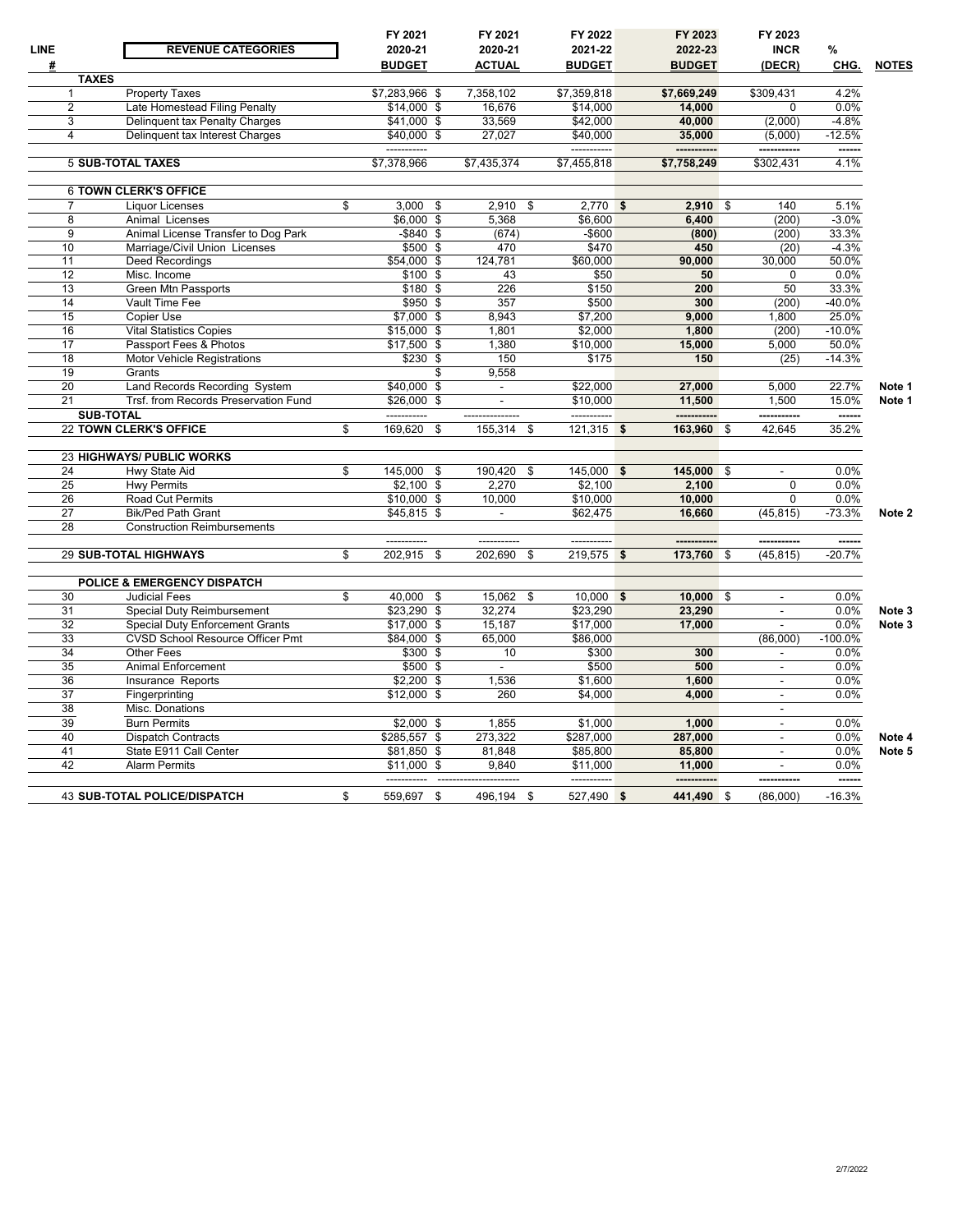| <b>LINE</b> | <b>REVENUE CATEGORIES</b>               | FY 2021<br>2020-21 | FY 2021<br>2020-21 |      | FY 2022<br>2021-22 | FY 2023<br>2022-23 | FY 2023<br><b>INCR</b>   | %         |              |
|-------------|-----------------------------------------|--------------------|--------------------|------|--------------------|--------------------|--------------------------|-----------|--------------|
| #           |                                         | <b>BUDGET</b>      | <b>ACTUAL</b>      |      | <b>BUDGET</b>      | <b>BUDGET</b>      | (DECR)                   | CHG.      | <b>NOTES</b> |
|             | <b>WATER &amp; SEWER ADMINISTRATION</b> |                    |                    |      |                    |                    |                          |           |              |
| 1           | Sewer Dept. Admin.                      | $$49,288$ \$       | 49,288             |      | \$50,767           | 51,782             | \$1,015                  | 2.0%      |              |
| 2           | Water Dept. Admin.                      | $$49,288$ \$       | 49,288             |      | \$50,767           | 51,782             | 1,015                    | 2.0%      |              |
|             | <b>3 SUB-TOTAL</b>                      |                    |                    |      | -----------        | -----------        |                          | ------    |              |
|             | 4 WATER & SEWER ADMIN.                  | \$<br>98,577       | \$<br>98,576       | - \$ | $101,534$ \$       | 103,565 \$         | 2,031                    | 2.0%      | Note 6       |
|             |                                         |                    |                    |      |                    |                    |                          |           |              |
|             | <b>5 CEMETERY</b>                       |                    |                    |      |                    |                    |                          |           |              |
| 6           | Cemetery Fund Transfer & Interest       |                    |                    |      |                    |                    |                          |           |              |
|             | Cemetery Other                          | \$<br>$1,400$ \$   | $3,000$ \$         |      | $1,400$ \$         | $1.400$ \$         |                          | $0.0\%$   |              |
| 8           | Interment Fee                           | \$4.000 \$         | 3,200              |      | \$3.000            | 3,000              | \$0                      | 0.0%      |              |
|             |                                         |                    | -----------        |      | -----------        |                    | -----------              | ------    |              |
|             | 9 SUB-TOTAL CEMETERY                    | \$<br>5,400 \$     | 6,200              | - \$ | $4,400$ \$         | 4,400 \$           | $\blacksquare$           | 0.0%      |              |
|             |                                         |                    |                    |      |                    |                    |                          |           |              |
|             | 10 PLANNING/ZONING:                     |                    |                    |      |                    |                    |                          |           |              |
| 11          | Building Permits & Cert of Occup.       | \$<br>60,000 \$    | 64,304             | -\$  | 60,000 \$          | 60,000 \$          |                          | 0.0%      |              |
| 12          | Site Plan/Subdiv/Cond'l Use Fees        | $$22,500$ \$       | 25,025             |      | \$22,500           | 22,500             | $\blacksquare$           | 0.0%      |              |
| 13          | <b>Sign Permits</b>                     | \$750 \$           | 550                |      | \$750              | 750                |                          | 0.0%      |              |
| 14          | Town Regs/Plan/Public Wk spec.          | \$425 \$           | $\sim$             |      | \$250              | 250                | $\blacksquare$           | 0.0%      |              |
| 15          | Planning/Zoning Other                   |                    | \$<br>6,765        |      |                    |                    | \$0                      |           |              |
| 16          | <b>Grant Revenues</b>                   | \$29,500 \$        | $\sim$             |      | \$29,500           | 10,000             | (\$19.500)               | $-325.0%$ | Note 7       |
|             | 17 SUB-TOTAL                            |                    |                    |      | -----------        |                    | -----------              | ------    |              |
|             | 18 PLANNING/ZONING                      | \$<br>$113,175$ \$ | 96,644             | - \$ | $113,000$ \$       | 93,500 \$          | (19, 500)                | $-17.3%$  |              |
|             |                                         |                    |                    |      |                    |                    |                          |           |              |
|             | <b>19 PARKS AND RECREATION</b>          |                    |                    |      |                    |                    |                          |           |              |
| 20          | <b>Beach Stickers</b>                   | \$<br>$16.625$ \$  | 18,301             | \$   | $17,540$ \$        | 17,330             | (\$210)                  | $-1.2%$   |              |
| 21          | Recreation Programs                     | $$32,950$ \$       | 33,370             |      | \$29,680           | 36,995             | 7,316                    | 24.6%     |              |
| 22          | <b>Adult Leagues</b>                    | $$1,410$ \$        | $\sim$             |      | \$1,410            | 1,410              | $\sim$                   | 0.0%      |              |
| 23          | Little League Admin Assistance          | $$15,425$ \$       | 18,870             |      | \$15,425           | 2,400              | (13, 025)                | $-84.4%$  |              |
| 24          | <b>Babe Ruth</b>                        | $$6,240$ \$        | 5,549              |      | \$6,240            |                    | (6, 240)                 | $-100.0%$ |              |
| 25          | Softball                                | $$3,000$ \$        | 2,724              |      | \$3,000            |                    | (3,000)                  | $-100.0%$ |              |
| 26          | <b>Swimming Lessons</b>                 | $$650$ \$          | 523                |      | \$600              | 600                | $\sim$                   | 0.0%      |              |
| 27          | <b>Martial Arts</b>                     | $$2,160$ \$        | $\sim$             |      | \$2,160            |                    | (2, 160)                 | $-100.0%$ |              |
| 28          | Youth Basketball                        | $$3,475$ \$        |                    |      | \$4,200            | 4,200              | $\sim$                   | 0.0%      |              |
| 29          | Soccer                                  | $$14,180$ \$       | 10,695             |      | \$12,955           | 15,025             | 2,070                    | 16.0%     |              |
| 30          | Summer Soccer Camp                      | $$13,800$ \$       | 6,460              |      | \$13,800           | 7,750              | (6,050)                  | $-43.8%$  |              |
| 31          | Ski Program                             | $$8,800$ \$        | 1,425              |      | \$8,800            | 9,300              | 500                      | 5.7%      |              |
| 32          | <b>Concerts/Special Events</b>          | $$13,750$ \$       | 3,025              |      | \$13,750           | 11,250             | (2,500)                  | $-18.2%$  |              |
| 33          | Lacrosse                                | $$10,650$ \$       | 9,108              |      | \$10,275           | 9,125              | (1, 150)                 | $-11.2%$  |              |
| 34          | Donations                               | $$500$ \$          | $\sim$             |      | \$500              | 500                | $\sim$                   | 0.0%      |              |
| 35          | Recreation Facility/Field Use Fees      | $$11,500$ \$       | 8,005              |      | \$11,500           | 12,750             | 1,250                    | 10.9%     |              |
| 36          | <b>Transfer From baseball Funds</b>     | $$1,935$ \$        | $\sim$             |      | \$1,935            |                    | (1,935)                  | $-100.0%$ |              |
| 37          | <b>VANTIV EFT Fees</b>                  | $$1,375$ \$        | 1,735              |      | \$1,375            | 1,450              | \$75                     | 5.5%      |              |
| 38          | Misc. Income                            |                    |                    |      |                    |                    |                          |           |              |
|             |                                         | -----------        |                    |      | -----------        |                    |                          | ------    |              |
|             | 39 SUB-TOTAL PARKS & RECREATION         | \$<br>158,425 \$   | 119,790            | \$   | $155, 145$ \$      | 130,085 \$         | (25,059)                 | $-15.2%$  |              |
|             |                                         |                    |                    |      |                    |                    |                          |           |              |
|             | <b>LIBRARY</b>                          |                    |                    |      |                    |                    |                          |           |              |
| 40          | <b>Grant Revenues</b>                   |                    | \$<br>1,040        |      |                    |                    | \$0                      |           |              |
| 41          | Misc. income                            |                    |                    |      |                    |                    | \$0                      |           |              |
| 42          |                                         |                    |                    |      |                    |                    | -----------              | -----     |              |
|             | <b>43 SUB-TOTAL LIBRARY</b>             | \$                 | \$<br>$1,040$ \$   |      | $\blacksquare$     | \$                 | \$<br>$\sim$             |           |              |
|             |                                         |                    |                    |      |                    |                    |                          |           |              |
|             | <b>44 FINANCIAL MANAGEMENT</b>          |                    |                    |      |                    |                    |                          |           |              |
| 45          | Investment Interest                     | \$<br>500 \$       |                    | 8 \$ | $2,000$ \$         | 2,000              | $\sim$                   | 0.0%      |              |
| 46          | Applied Fund Balance                    | 0                  |                    |      | 0                  | $\mathbf{0}$       | \$0                      |           |              |
|             | 47 SUB-TOTAL                            | -----------        |                    |      | -----------        | -----------        | -----------              | ------    |              |
|             | <b>48 FINANCIAL MANAGEMENT</b>          | \$<br>500 \$       |                    | 8 \$ | $2,000$ \$         | $2,000$ \$         | $\overline{\phantom{a}}$ | 0.0%      |              |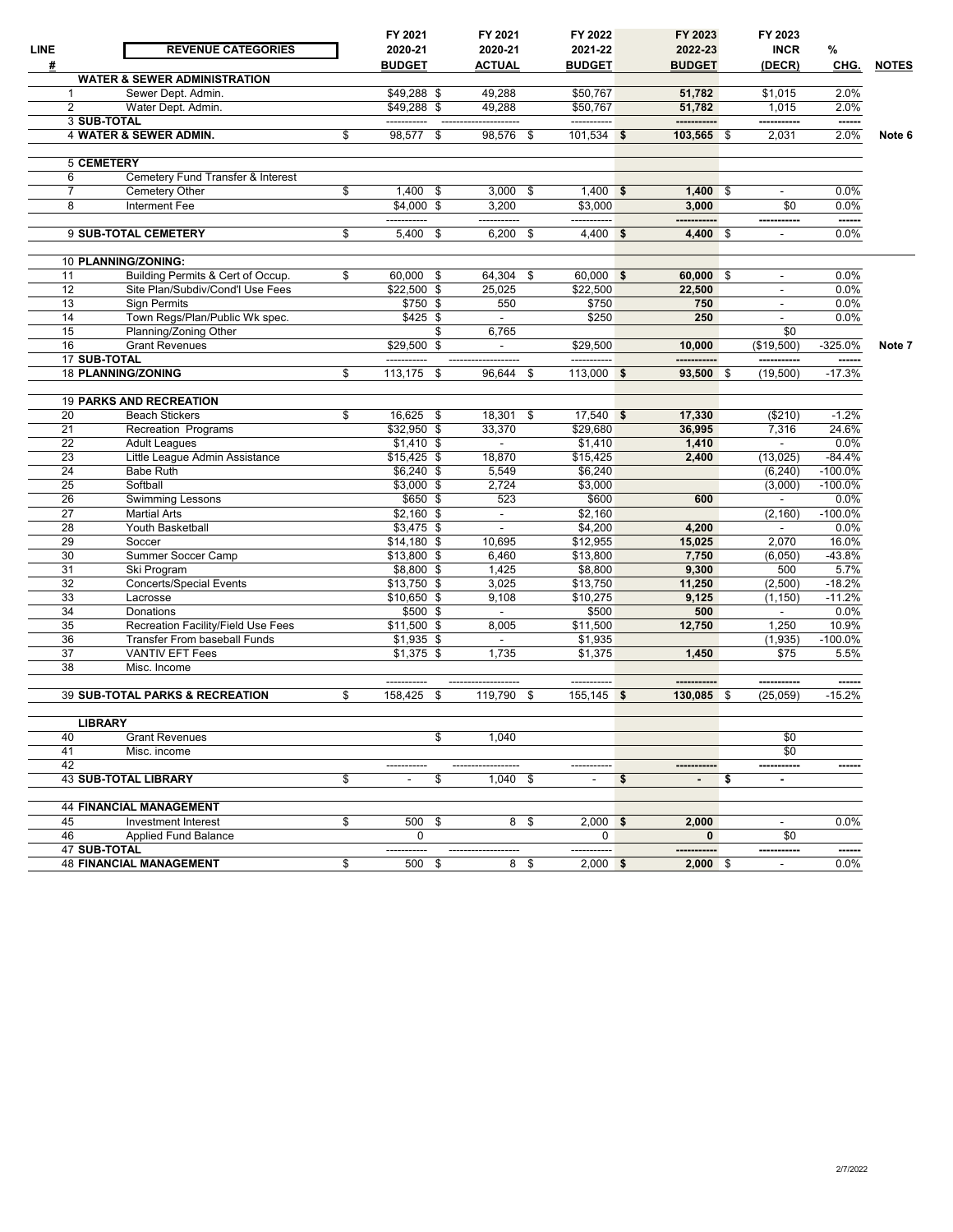| <b>LINE</b><br># | <b>REVENUE CATEGORIES</b>              | FY 2021<br>2020-21<br><b>BUDGET</b> | FY 2021<br>2020-21<br><b>ACTUAL</b> | FY 2022<br>2021-22<br><b>BUDGET</b> | FY 2023<br>2022-23<br><b>BUDGET</b> |     | FY 2023<br><b>INCR</b><br>(DECR) | %<br>CHG. | <b>NOTES</b> |
|------------------|----------------------------------------|-------------------------------------|-------------------------------------|-------------------------------------|-------------------------------------|-----|----------------------------------|-----------|--------------|
|                  | 1 RESCUE                               |                                     |                                     |                                     |                                     |     |                                  |           |              |
| $\overline{2}$   | <b>Transfer From Ambulance Fund</b>    | \$<br>355,158 \$                    | $\sim$                              | \$<br>389,919 \$                    | 404,150 \$                          |     | 14,230                           | 3.6%      | Note 8       |
| $\overline{3}$   | <b>COVID Grants</b>                    |                                     | \$<br>56.119                        |                                     |                                     |     |                                  |           |              |
| 4                | Radio Upgrade/replacement              |                                     |                                     |                                     |                                     |     | $\overline{30}$                  |           |              |
| 5                | First Aid/ CPR Class Fees&misc.        |                                     |                                     |                                     |                                     |     | $\overline{30}$                  |           |              |
| 6                |                                        |                                     | \$<br>$\sim$                        |                                     |                                     |     | \$0                              |           |              |
| $\overline{7}$   | Misc. Income                           | $$20,900$ \$                        | 527                                 | \$20,900                            | 10,000                              |     | (10,900)                         |           |              |
|                  | <b>8 SUB-TOTAL RESCUE</b>              | \$<br>376,058 \$                    | 56,647 \$                           | 410,819 \$                          | 414,150 \$                          |     | 3,330                            | 0.5%      |              |
|                  |                                        |                                     |                                     |                                     |                                     |     |                                  |           |              |
|                  | 9 MISCELLANEOUS                        |                                     |                                     |                                     |                                     |     |                                  |           |              |
| 10               | <b>Miscellaneous</b>                   | \$<br>$3,500$ \$                    | 4,329 \$                            | $3,500$ \$                          | $3,500$ \$                          |     |                                  | 0.0%      |              |
| 11               | Fire Dept. Grants/Donations/Misc.      | $$0$ \$                             | 12,101                              | \$0                                 | $\mathbf{0}$                        |     | \$0                              |           |              |
| 12               | <b>Town Hall Clock Tower Donations</b> |                                     | \$<br>15,870                        |                                     |                                     |     |                                  |           |              |
| 13               | Pymt. in Lieu of Taxes                 | \$6,300 \$                          | 13,007                              | \$6,300                             | 6.300                               |     | $\blacksquare$                   | 0.0%      |              |
| 14               | <b>State Current Use Payment</b>       | $$130,000$ \$                       | 145,696                             | \$140.000                           | 140,000                             |     |                                  | 0.0%      |              |
| 15               | <b>Mooring Fees</b>                    | $$50,100$ \$                        | 52,319                              | \$50,100                            | 50,100                              |     | $\blacksquare$                   | 0.0%      |              |
| 16               | Town Ctr./ Tn Hall Facilities Use      | $$9,000$ \$                         | (240)                               | \$1,000                             | 1,000                               |     |                                  | 0.0%      |              |
| 17               | Act 60/68 Administration               | \$53,000 \$                         | $\overline{\phantom{a}}$            | \$50,100                            | 53,000                              |     | 2,900                            | 5.8%      |              |
| $\overline{18}$  | Retiree Health/Dental Premiums         | $$1.848$ \$                         | 1.867                               | \$1.848                             | 1.848                               |     |                                  | 0.0%      |              |
| 19               | Pierson Bldg. Lease                    | $$30,000$ \$                        | 27,736                              | \$27,736                            | 27,736                              |     | $\overline{\phantom{a}}$         | 0.0%      |              |
| 20               | CSSU Village Ctr. Lease                | $$71,000$ \$                        | 79,000                              | \$79,000                            | 79,000                              |     |                                  | 0.0%      |              |
| 21               | CSSU Bldg. Maint. Allocation           | $$40,000$ \$                        | 67,397                              | \$40,000                            | 40,000                              |     |                                  | 0.0%      |              |
| $\overline{22}$  | Transfer From Bay Park Fund            | $$10,000$ \$                        | $\blacksquare$                      | \$10.000                            | 10.000                              |     |                                  | 0.0%      |              |
| $\overline{23}$  | Transfer Fr. Reappraisal Fund          | $$29,000$ \$                        | $\overline{\phantom{a}}$            | \$70,109                            | 83,217                              |     | 13,108                           | 18.7%     |              |
| $\overline{24}$  | Transfer Fr. Rec. Impact Fees Acct.    | \$20,000 \$                         | $\sim$                              | \$20,000                            | 20,000                              |     |                                  | 0.0%      |              |
| 25               | <b>Beaver Creek Special Assessment</b> | $$44,637$ \$                        | 44,637                              | \$43,406                            | 42.134                              |     | (1,272)                          | $-2.9%$   | Note 9       |
|                  |                                        |                                     |                                     | ------------                        |                                     |     |                                  | ------    |              |
|                  | <b>MISCELLANEOUS</b>                   | \$<br>498,385 \$                    | 463,718 \$                          | 543,099 \$                          | 557,834                             | -\$ | 14,736                           | 2.7%      |              |
| 26               |                                        |                                     |                                     |                                     |                                     |     |                                  |           |              |
| 27               | <b>Total Non-Tax Revenue</b>           | \$2,277,751                         | \$1,774,092                         | \$2,294,377                         | \$2,173,744                         |     | (\$120,633)                      | $-5.3%$   |              |
| 28               |                                        |                                     |                                     |                                     |                                     |     |                                  |           |              |
|                  | <b>29 GRAND TOTAL</b>                  | \$9,561,717                         | \$9,132,194                         | \$9,654,195                         | \$9,842,992 \$                      |     | 188,798                          | 2.0%      |              |
|                  |                                        |                                     |                                     | \$0                                 |                                     |     |                                  |           |              |
| 30               | <b>Grand List</b>                      | 15,683,246                          |                                     | 15,993,874                          | 16,155,864                          |     | 161,990                          | 1.0%      |              |
| 31               | <b>Tax Rate</b>                        | \$0.4644                            |                                     | \$0.4602                            | $$0.4747$ \$                        |     | 0.0145                           | 3.15%     |              |
| 32               | Tax Rate Change From Prior Yr.         | \$0.023                             |                                     | (\$0.001)                           | \$0.0145                            |     |                                  |           |              |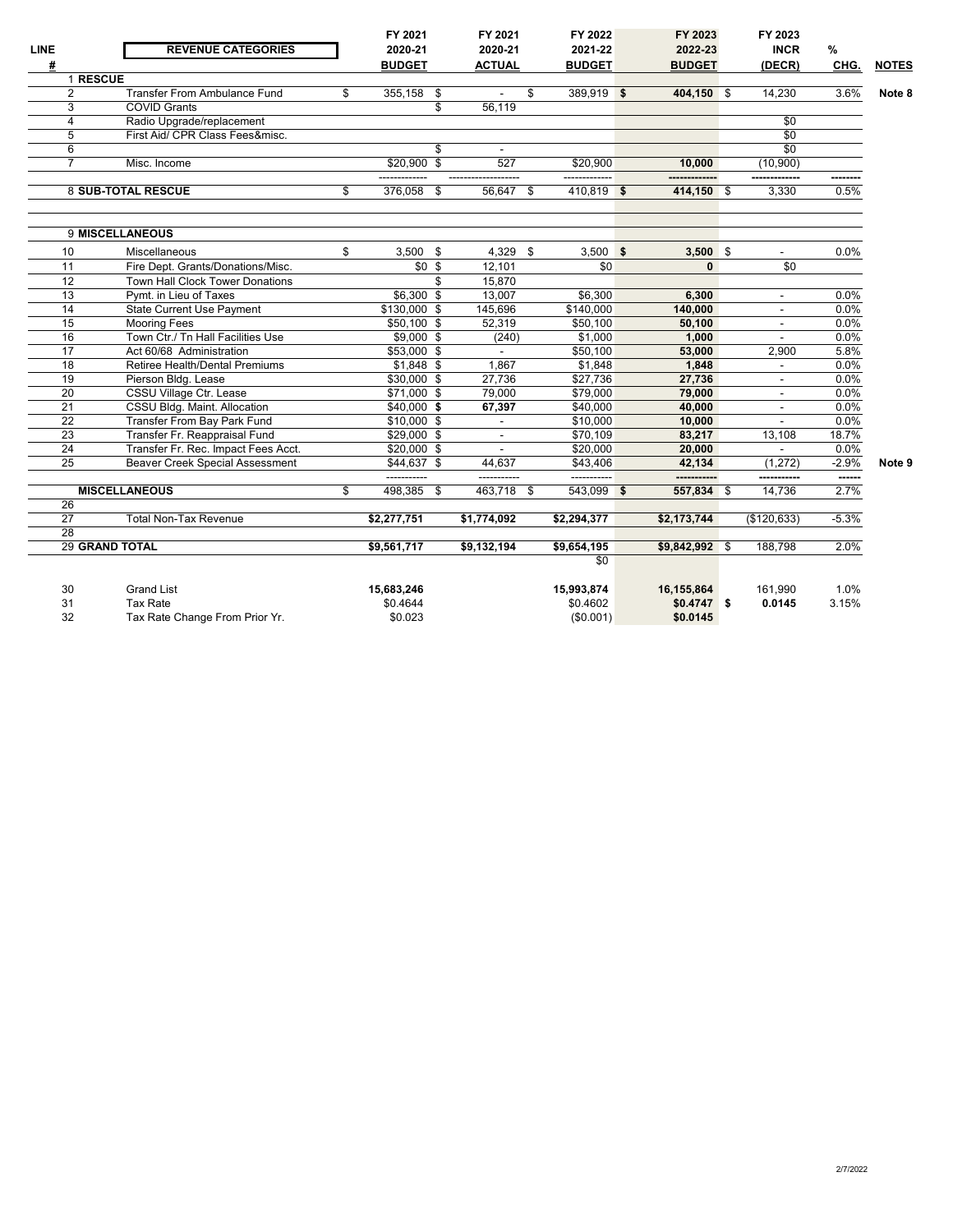|                 | <b>EXPENDITURE CATEGORIES</b><br><b>ITEM</b>                           | FY 2021<br>2020-21          |    | FY 2021<br>2020-21       |     | FY 2022<br>2021-22   |            | FY 2023<br>2022-23 | FY 2023<br><b>INCR</b> | $\%$            |         |
|-----------------|------------------------------------------------------------------------|-----------------------------|----|--------------------------|-----|----------------------|------------|--------------------|------------------------|-----------------|---------|
|                 |                                                                        | <b>BUDGET</b>               |    | <b>ACTUAL</b>            |     | <b>BUDGET</b>        |            | <b>BUDGET</b>      | (DECR)                 | CHG.            |         |
| 1               | <b>SELECTBOARD</b><br>Selectboard Salaries                             | $6,300$ \$                  |    | 6,300                    |     | 6,300                |            |                    | ( \$6,300)             | $-100.0\%$      | Note 10 |
| 2               | <b>FICA</b>                                                            | $$482$ \$                   |    | 482                      |     |                      |            |                    | \$0                    |                 |         |
| 3               | <b>Economic Development</b>                                            | \$25,000 \$                 |    | 21,210                   |     | \$50,000             |            | 50,000             | \$0                    | 0.0%            |         |
| 4               | Expenses                                                               | \$8,000 \$                  |    | 7,160                    |     | \$6,000              |            | 6,000              | \$0                    | 0.0%            |         |
| 5               | <b>VLCT Dues</b>                                                       | \$9,990 \$                  |    | 9,990                    |     | \$9,990              |            | 10,739             | \$749                  | 7.5%            |         |
| 6               | Town Reports                                                           | $$2,000$ \$                 |    | 1,178                    |     | \$2,000              |            | 2,000              | \$0                    | 0.0%            |         |
|                 |                                                                        | ----------- \$              |    | $\blacksquare$           |     |                      |            |                    | -----------            | ------          |         |
|                 | 7 SUB-TOTAL SELECTBOARD                                                | 51,772                      | \$ | 46,320                   |     | 74,290               |            | 68,739             | (5, 551)               | $-7.5%$         |         |
|                 |                                                                        |                             | S  |                          |     |                      |            |                    |                        |                 |         |
| 8               | <b>Legal Expense</b>                                                   | \$55,000 \$                 |    | 122,234                  |     | \$60,000             |            | 80,000             | \$20,000               | 33.3%           |         |
| 9               | <b>Fire/Rescue Facilities Site Analysis</b><br>SUB-TOTAL LEGAL EXPENSE | $$5,000$ \$                 |    | 9,206                    |     | 60,000 \$            |            | 80,000 \$          | \$0<br>20,000          | 33.3%           |         |
|                 |                                                                        | \$<br>60,000 \$             |    | 131,440 \$               |     |                      |            |                    |                        |                 |         |
|                 | 10 MANAGER'S OFFICE                                                    |                             |    |                          |     |                      |            |                    |                        |                 |         |
| 11              | Salaries                                                               | \$<br>180,255 \$            |    | 175,235 \$               |     | 185,569 \$           |            | 190,184            | \$4,615                | 2.5%            |         |
| 12              | <b>Benefits</b>                                                        | $$45,815$ \$                |    | 40,917                   |     | \$59,927             |            | 61,036             | \$1,109                | 1.9%            |         |
| 13              | Manager's Expenses                                                     | \$6,000 \$                  |    | 2,444                    |     | \$6,000              |            | 6,000              | \$0                    | 0.0%            |         |
| 14              | Vehicle Expense                                                        | $$3,744$ \$                 |    | 3,744                    |     | \$3,744              |            | 3,744              | \$0                    | 0.0%            |         |
| 15              | <b>Emergency Management</b>                                            | $$2,000$ \$                 |    | 900                      |     | \$2,000              |            | 4,000              | \$2,000                | 100.0%          |         |
|                 |                                                                        |                             |    |                          |     |                      |            |                    | ------------           | ------          |         |
|                 | <b>16 SUB-TOTAL MANAGER'S OFFICE</b>                                   | \$<br>237,814               | \$ | 223,240                  | -\$ | $257,240$ \$         |            | 264,964 \$         | 7,724                  | 3.0%            |         |
|                 |                                                                        |                             |    |                          |     |                      |            |                    |                        |                 |         |
|                 | <b>17 ADMINISTRATIVE SERVICES</b>                                      |                             | \$ | $\blacksquare$           |     |                      |            |                    |                        |                 |         |
| 18              | <b>Technical Assistance</b>                                            | $$6,000$ \$                 |    | 6,929                    |     | \$3,000              |            | 3,000              | \$0                    | 0.0%            |         |
| 19              | Training                                                               | \$5,000 \$                  |    | 80                       |     | \$3,000              |            | 5,000              | \$2,000                | 66.7%           |         |
| 20              | Office Equipment & Repairs                                             | $$2,000$ \$                 |    | 299                      |     | \$2,000              |            | 2,000              | \$0                    | 0.0%            |         |
| 21              | Postage                                                                | $$15,000$ \$                |    | 16,158                   |     | \$14,000             |            | 16,000             | \$2,000                | 14.3%           |         |
| 22              | <b>Copier Expenses</b>                                                 | $$9,500$ \$                 |    | 7,232                    |     | \$9,000              |            | 8,000              | (\$1,000)              | $-11.1%$        |         |
| 23              | <b>Office Supplies</b>                                                 | \$8,500 \$                  |    | 6,204                    |     | \$8,000              |            | 8,000              | \$0                    | 0.0%            |         |
| 24<br>25        | Computer Software                                                      | \$16,000 \$                 |    | 17,870                   |     | \$27,952             |            | 27,952             | \$0<br>\$0             | 0.0%<br>0.0%    |         |
| 26              | Computer Hardware<br>Computer Tech. Assistance                         | $$15,000$ \$<br>\$21,000 \$ |    | 7,651<br>17,155          |     | \$5,000<br>\$20,000  |            | 5,000<br>20,000    | \$0                    | 0.0%            |         |
| $\overline{27}$ | Data Line                                                              | $$2,400$ \$                 |    | 2,320                    |     | \$2,400              |            | 3,000              | \$600                  | 25.0%           |         |
| 28              | Telephone Exp. (Tn. Ctr & Library)                                     | \$8,000 \$                  |    | 8,683                    |     | \$7,000              |            | 23,000             | \$16,000               | 228.6%          | Note 11 |
|                 | 29 SUB-TOTAL ADMINISTRATIVE SVCS.                                      | \$<br>108,400               | \$ | 90,581                   | \$  | 101,352              | $\sqrt{5}$ | 120,952            | \$<br>19,600           | 19.3%           |         |
|                 |                                                                        |                             |    |                          |     |                      |            |                    |                        |                 |         |
| 31              | <b>30 ELECTIONS</b><br><b>Election Salaries</b>                        | \$<br>7,000                 | \$ | 8,506 \$                 |     | $3,000$ \$           |            | 8,000              | \$5,000                | 166.7%          |         |
| 32              | <b>Election Expense</b>                                                | \$6,400 \$                  |    | 15,361                   |     | \$1,000              |            | 7,700              | \$6,700                | 670.0%          |         |
| 33              | <b>BCA Expenses</b>                                                    | \$600 \$                    |    | 936                      |     | \$500                |            | 1,000              | \$500                  | 100.0%          |         |
|                 |                                                                        |                             |    |                          |     |                      |            |                    | ------------           |                 |         |
|                 | <b>34 SUB-TOTAL ELECTIONS</b>                                          | \$<br>14,000                | \$ | 24,802 \$                |     | 4,500                | - \$       | 16,700 \$          | 12,200                 | 271.1%          | Note 12 |
|                 | <b>35 FINANCE &amp; INSURANCE</b>                                      |                             |    |                          |     |                      |            |                    |                        |                 |         |
| 36              | Salaries                                                               | 156,508 \$                  |    | 165,789 \$               |     | 157,607 \$           |            | 163,192            | \$5,585                | 3.5%            |         |
| 37              | <b>Benefits</b>                                                        | \$50,727 \$                 |    | 60,771                   |     | \$52,611             |            | 53,442             | \$831                  | 1.6%            |         |
| 38              | Property/Liability Insurance                                           | \$332,280 \$                |    | 377,879                  |     | \$309,126            |            | 309,126            | \$0                    | 0.0%            |         |
| 39              | Insurance Claims: Deductible                                           | \$5,000 \$                  |    | 1,711                    |     | \$5,000              |            | 5,000              | \$0                    | 0.0%            |         |
| 40              | Unemployment Insurance                                                 | $$6,000$ \$                 |    | 6,313                    |     | \$7,000              |            | 7,000              | \$0                    | 0.0%            |         |
| 41              | <b>Annual Audit</b>                                                    | \$25,000 \$                 |    | 26,686                   |     | \$25,000             |            | 27,000             | \$2,000                | 8.0%            |         |
|                 |                                                                        | -----------                 |    |                          |     | -----------          |            | -----------        | -----------            | ------          |         |
|                 | <b>42 SUB-TOTAL FINANCE&amp; INSURANCE</b>                             | \$<br>$575,515$ \$          |    | 639,149 \$               |     | 556,343 \$           |            | 564,759 \$         | 8,416                  | 1.5%            |         |
|                 | <b>43 TOWN CLERK/TREASURER</b>                                         |                             |    |                          |     |                      |            |                    |                        |                 |         |
| 44              | <b>Town Clerk Office Salaries</b>                                      | \$<br>141,563 \$            |    | 148,198 \$               |     | $144,422$ \$         |            | 155,264 \$         | 10,842                 | 7.5%            |         |
| 45              | Town Treasurer & Asst. Treasurer                                       | \$6,764 \$                  |    | 6,218                    |     | \$12,501             |            | 9,652              | (\$2,849)              | $-22.8%$        |         |
| 46              | Town Clerk Office Benefits                                             | \$46,395 \$                 |    | 30,448                   |     | \$48,530             |            | 49,450             | \$919                  | 1.9%            |         |
| 47              | Town Treasurer & Asst. Benefits                                        | $$517$ \$                   |    | 515                      |     | \$1,183              |            | 972                | (\$211)                | $-17.8%$        |         |
| 48              | Tax Map updates                                                        |                             | \$ | $\overline{\phantom{a}}$ |     |                      |            | 3,000              | \$3,000                |                 |         |
| 49              | <b>Passport Supplies</b>                                               |                             | \$ | $\blacksquare$           |     |                      |            | 1,000              | \$1,000                |                 |         |
| 50              | Expenses                                                               | $$3,500$ \$                 |    | 1,309                    |     | \$3,000              |            | 6,500              | \$3,500                | 116.7%          |         |
| 51              | Office Expense                                                         | $$9,500$ \$                 |    | 5,887                    |     | \$8,750              |            | 4,000              | ( \$4,750)             | -54.3%<br>22.7% |         |
| 52<br>53        | Recording Software&Supplies<br>Records Automation/Preservation         | \$26,500\$<br>\$40,000 \$   |    | 24,290<br>17             |     | \$22,000<br>\$10,000 |            | 27,000<br>11,500   | \$5,000<br>\$1,500     | 15.0%           |         |
| 54              | Computer Software/Hardware                                             | \$600 \$                    |    | 300                      |     | \$500                |            | 500                | \$0                    | 0.0%            |         |
| 55              | <b>Records Restoration</b>                                             |                             |    |                          |     |                      |            |                    |                        |                 |         |
|                 |                                                                        | -----------                 |    | ------------------       |     | ------------         |            | -----------        | -----------            | ------          |         |
|                 | 56 SUB-TOTAL TOWN CLERK/TREAS.                                         | \$<br>$275,339$ \$          |    | 217,182 \$               |     | 250,887 \$           |            | 268,837 \$         | 17,951                 | 7.2%            |         |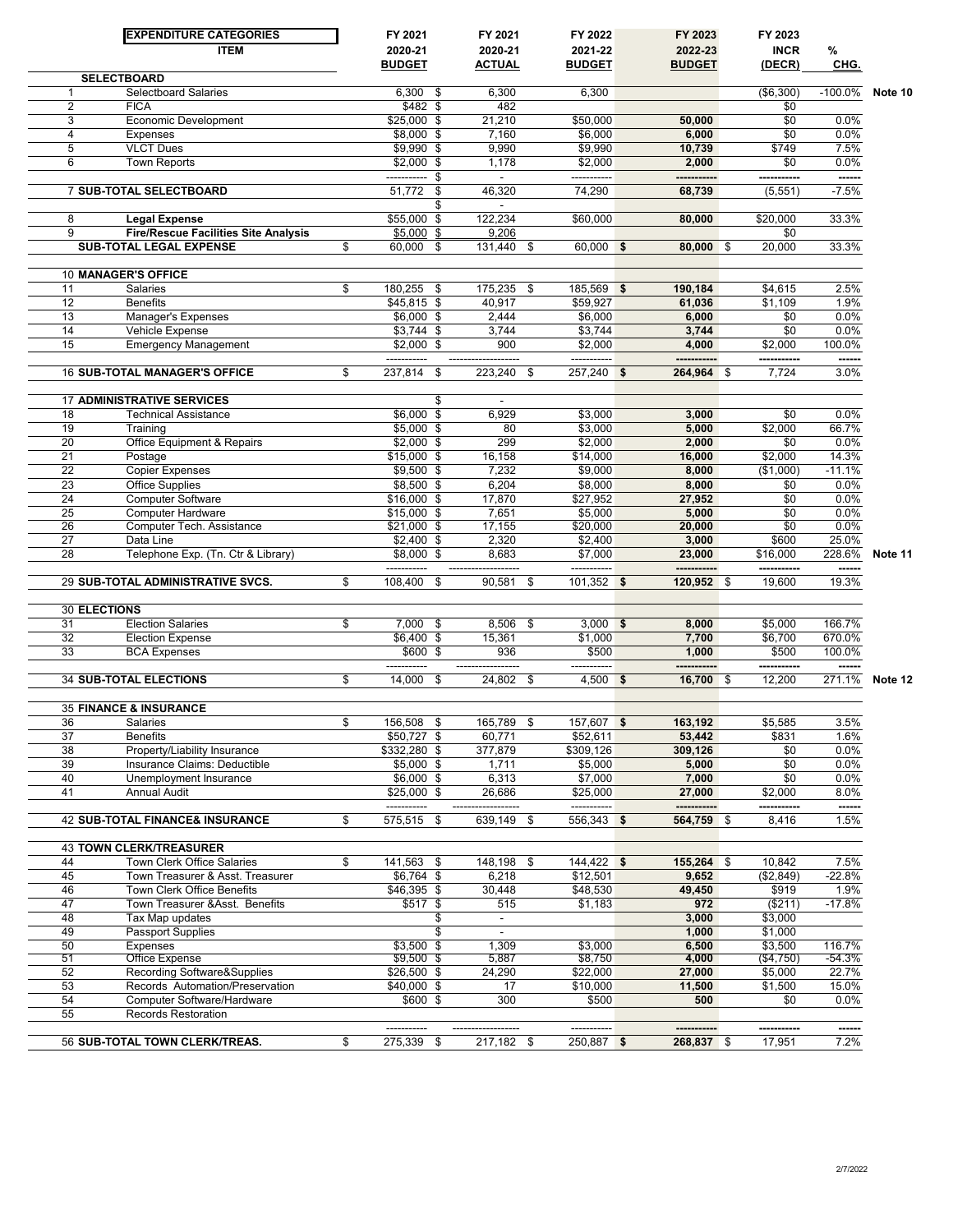|                     | <b>EXPENDITURE CATEGORIES</b>                              | FY 2021                    | FY 2021                        | FY 2022                  |     | FY 2023          |      | FY 2023            |              |         |
|---------------------|------------------------------------------------------------|----------------------------|--------------------------------|--------------------------|-----|------------------|------|--------------------|--------------|---------|
|                     | <b>ITEM</b>                                                | 2020-21                    | 2020-21                        | 2021-22                  |     | 2022-23          |      | <b>INCR</b>        | $\%$         |         |
|                     |                                                            | <b>BUDGET</b>              | <b>ACTUAL</b>                  | <b>BUDGET</b>            |     | <b>BUDGET</b>    |      | (DECR)             | CHG.         |         |
|                     | <b>PLANNING &amp; ZONING</b>                               |                            |                                |                          |     |                  |      |                    |              |         |
|                     | <b>Salaries</b>                                            | \$179,495 \$               | 158,797                        | \$181,995                |     | 190,944          |      | \$8,949            | 4.9%         |         |
| $\overline{2}$      | <b>Contract Services</b>                                   |                            | \$<br>8,925                    |                          |     |                  |      |                    |              |         |
| 3                   | <b>Benefits</b>                                            | $$74,215$ \$               | 54,701                         | \$77,466                 |     | 78,532           |      | \$1,065            | 1.4%         |         |
| 4                   | <b>Planning Expense</b>                                    | $$7,000$ \$                | 7,111                          | \$7,000                  |     | 7,000            |      | \$0                | 0.0%         |         |
| 5                   | Conferences and Training                                   | $$3,500$ \$                | 527                            | \$500                    |     | 2,000            |      | \$1,500            | 300.0%       |         |
| 6<br>7              | <b>Special Projects</b>                                    | $$37,500$ \$               | $\blacksquare$                 | \$35,000                 |     |                  |      | \$0<br>(\$25,000)  | $-71.4%$     |         |
| 8                   | <b>Grant Funded Projects</b>                               |                            |                                |                          |     | 10,000           |      |                    | 150.0%       | Note 7  |
| 9                   | Planning Projects w/o Grants<br><b>Planning Assistance</b> | \$8,000<br>\$7,000 \$      | 8,866                          | \$4,000<br>\$7,000       |     | 10,000<br>10,000 |      | \$6,000<br>\$3,000 | 42.9%        |         |
| 10                  | Enforcement & Technical Asstance                           |                            | \$<br>3,135                    |                          |     |                  |      | \$0                |              |         |
| 11                  | <b>GIS &amp; Permit Software</b>                           | $$1,200$ \$                | 400                            | \$500                    |     | 600              |      | \$100              | 20.0%        |         |
|                     | <b>12 SUB-TOTAL PLANNING</b>                               | -----------                |                                | -----------              |     |                  |      |                    |              |         |
|                     | 13 AND ZONING                                              | \$<br>317,911              | \$<br>242,462 \$               | $313,461$ \$             |     | 309,076 \$       |      | (4, 386)           | $-1.4%$      |         |
|                     |                                                            |                            |                                |                          |     |                  |      |                    |              |         |
| <b>14 ASSESSING</b> |                                                            |                            |                                |                          |     |                  |      |                    |              |         |
| 15                  | Salaries                                                   | \$<br>$62,375$ \$          | 66,433 \$                      | $85,263$ \$              |     | 97,873           |      | \$12,610           | 14.8%        |         |
| 16                  | <b>Benefits</b>                                            | $$20,635$ \$               | 18.680                         | \$42,645                 |     | 44,568           |      | \$1,923            | 4.5%         |         |
| 17                  | Admin Asst.                                                | $$22,224$ \$               |                                | \$23,532                 |     | 24,038           |      | \$506              | 2.1%         |         |
| 18                  | <b>Expenses</b>                                            | $$4,000$ \$                | 5,885                          | \$4,000                  |     | 4.000            |      | \$0                | 0.0%         |         |
| 19                  |                                                            | ------------               |                                | -----------              |     | -----------      |      | -----------        | ------       |         |
|                     | <b>20 SUB-TOTAL ASSESSING</b>                              | \$<br>109,234 \$           | 90,998                         | \$<br>155,440 \$         |     | 170,478 \$       |      | 15,038             | 9.7%         |         |
|                     |                                                            |                            |                                |                          |     |                  |      |                    |              |         |
|                     |                                                            |                            |                                |                          |     |                  |      |                    |              |         |
|                     | <b>BUILDINGS &amp; GROUNDS</b>                             |                            |                                |                          |     |                  |      |                    |              |         |
| 21                  | Salaries                                                   | \$<br>116,053 \$           | 104,136 \$                     | 118,096 \$<br>\$60.077   |     | 119,503 \$       |      | 1,407              | 1.2%         |         |
| 22<br>23            | <b>Benefits</b><br>Town Center Operating expense           | \$56,541 \$<br>\$53,000 \$ | 50,107<br>48,324               | \$53,000                 |     | 60,476<br>53,000 |      | \$400<br>\$0       | 0.7%<br>0.0% |         |
| 24                  | Town Center Bldg. Improvements                             | $$15,000$ \$               | 6,755                          | \$5,000                  |     | 5,000            |      | \$0                | 0.0%         |         |
| 25                  | Town Hall Operating expense                                |                            | \$<br>392                      |                          |     |                  |      | \$0                |              |         |
| 26                  | Town Hall Operating & Maint. Expense                       | $$5,000$ \$                | 3,231                          | \$3,000                  |     | 25,000           |      | \$22,000           | 733.3%       |         |
| 27                  | Town Hall & Library Heating Fuel                           | \$8,000 \$                 | 2,841                          | \$8,000                  |     | 8.000            |      | \$0                | 0.0%         |         |
| 28                  | Town Hall Clock Restoration                                |                            | \$<br>20,372                   |                          |     |                  |      |                    |              |         |
| 29                  | Town Center Heating Fuel                                   | $$21,000$ \$               | 15,365                         | \$21,000                 |     | 18,000           |      | (\$3,000)          | $-14.3%$     |         |
| 30                  | Town Center Utilities                                      | $$53,000$ \$               | 44,486                         | \$54,000                 |     | 55,000           |      | \$1,000            | 1.9%         |         |
| 31                  | Pierson Building Maintenance                               | $$12,000$ \$               | 4,903                          | \$10,000                 |     | 10,000           |      | \$0                | 0.0%         |         |
| 32                  | Transfer to HW Equip. Fund                                 | $$500$ \$                  | 500                            | \$500                    |     | 500              |      | \$0                | 0.0%         |         |
| 33                  | <b>Recreation Fields Maintenance</b>                       | \$5,000 \$                 | 2,776                          | \$4,000                  |     | 5,000            |      | \$1,000            | 25.0%        |         |
| 34                  | <b>Bike/Ped Trails Maint.</b>                              | \$13,000                   |                                | \$5,000                  |     | 5,000            |      | \$0                | 0.0%         |         |
| 35                  | Town Energy Improvements                                   | \$8,000 \$                 | $\blacksquare$                 | \$4,000                  |     | 4,000            |      | \$0                | 0.0%         |         |
| 36                  | <b>Capital Projects</b>                                    | \$10,000 \$                | 266                            |                          |     |                  |      | \$0                |              |         |
| 48                  | Transfer to Capital Equipment Fund                         |                            |                                |                          |     | 50,000           |      | \$50,000           |              |         |
|                     | <b>SUB-TOTAL</b>                                           |                            |                                | ----------               |     |                  |      |                    | ------       |         |
| 49                  | <b>BUILDINGS &amp; GROUNDS</b>                             | \$<br>376.094              | \$<br>304,453                  | \$<br>345,672 \$         |     | 418,479 \$       |      | 72,806             | 21.1%        |         |
|                     |                                                            |                            |                                |                          |     |                  |      |                    |              |         |
|                     | <b>50 STORMWATER</b>                                       |                            | \$<br>$\overline{\phantom{a}}$ |                          |     |                  |      |                    |              |         |
| 51                  | Salaries<br><b>Benefits</b>                                | \$                         | 5                              | \$                       | - 5 |                  | - \$ |                    |              |         |
| 52<br>53            | <b>Legal/Professional Services</b>                         | $$0$ \$                    | \$<br>3,314                    | \$0                      |     | $\mathbf{0}$     |      | \$0<br>\$0         |              |         |
| 54                  | Engineering/Planning                                       | $\blacksquare$             | \$<br>35,907                   | $\overline{\phantom{a}}$ |     | $\blacksquare$   |      | \$0                |              |         |
| 55                  | <b>Stormwater Partnerships</b>                             |                            | \$<br>8,600                    | $\overline{\phantom{a}}$ |     |                  |      | \$0                |              |         |
| 56                  | Stormwater Permit Fees                                     | $\blacksquare$             | \$<br>18.092                   | $\overline{\phantom{a}}$ |     | $\sim$           |      | \$0                |              |         |
| 57                  | Stormwater Maint. (So. Burl Contract)                      |                            | \$<br>36,701                   | $\blacksquare$           |     | $\sim$           |      | \$0                |              |         |
| 58                  | <b>Matching Grant Funds</b>                                | $\blacksquare$             | \$<br>7,514                    | $\blacksquare$           |     | $\sim$           |      | \$0                |              |         |
| 59                  | Misc.                                                      | $\overline{\phantom{a}}$   |                                | $\overline{\phantom{a}}$ |     | $\sim$           |      | \$0                |              |         |
| 60                  | <b>Stormwater Projects</b>                                 |                            | \$<br>33,738                   | $\overline{\phantom{a}}$ |     | $\sim$           |      | \$0                |              |         |
| 61                  | Transfer to Stormwater Fund                                | \$206,000 \$               | 143,871                        | \$206,000                |     | 190,000          |      | (\$16,000)         |              |         |
| 62 SUB-TOTAL        |                                                            |                            | --------                       | --------                 |     | --------         |      |                    |              |         |
| 63                  | <b>STORMWATER</b>                                          | \$<br>206,000 \$           | 287,741 \$                     | $206,000$ \$             |     | 190,000          |      | (16,000)           | $-9.2%$      | Note 13 |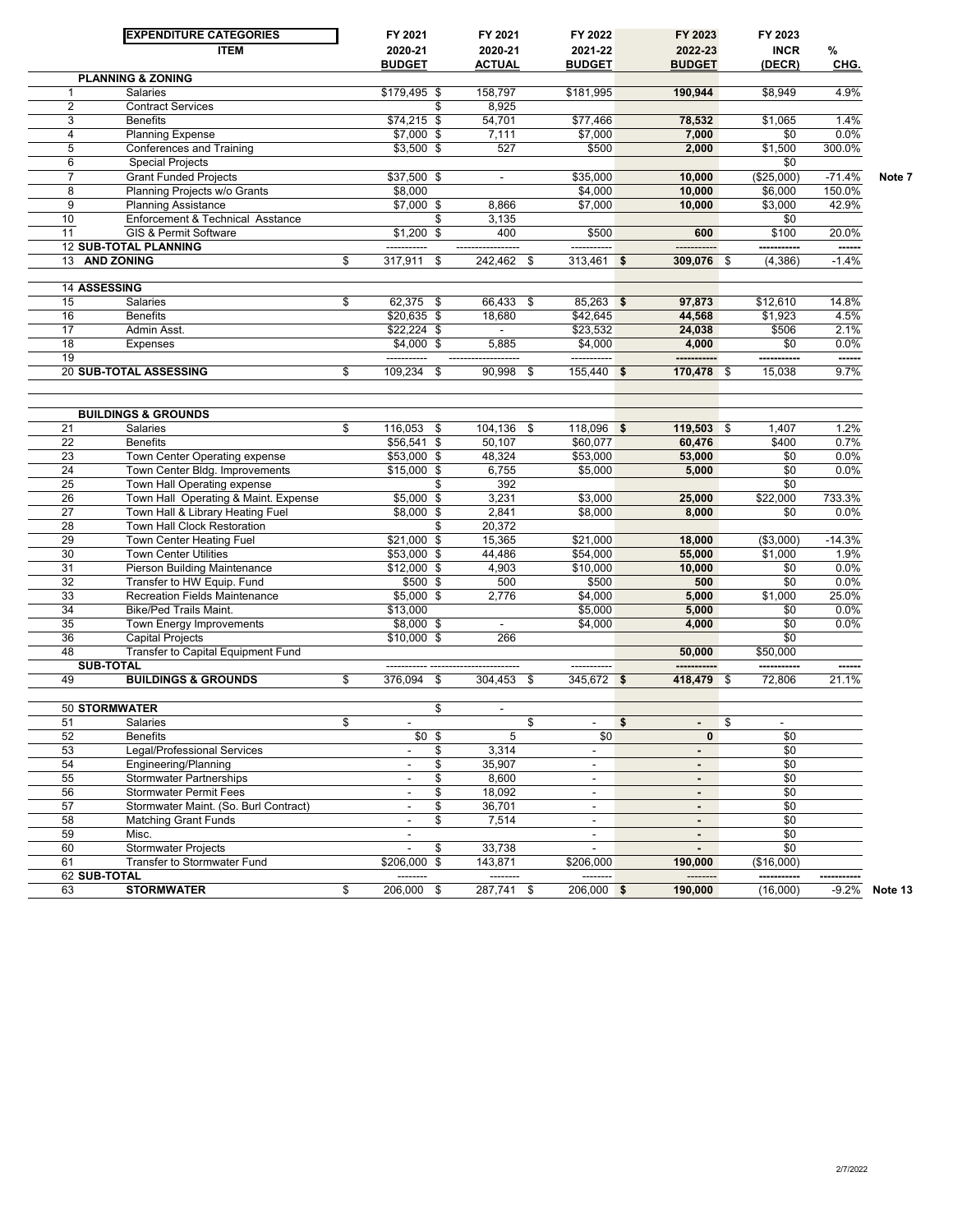|                         | <b>EXPENDITURE CATEGORIES</b><br><b>ITEM</b>      | FY 2021<br>2020-21<br><b>BUDGET</b> | FY 2021<br>2020-21<br><b>ACTUAL</b> | FY 2022<br>2021-22<br><b>BUDGET</b> | FY 2023<br>2022-23<br><b>BUDGET</b> | FY 2023<br><b>INCR</b><br>(DECR) | $\%$<br>CHG.   |         |
|-------------------------|---------------------------------------------------|-------------------------------------|-------------------------------------|-------------------------------------|-------------------------------------|----------------------------------|----------------|---------|
|                         | <b>HARBORMASTER</b>                               |                                     |                                     |                                     |                                     |                                  |                |         |
| 1                       | Salary                                            | \$<br>$5,643$ \$                    | $5,173$ \$                          | $5,756$ \$                          | 5,800                               | \$44                             | 0.8%           |         |
| $\overline{2}$          | <b>FICA</b>                                       | $$432$ \$                           | 396                                 | \$440                               | 444                                 | 3                                | 0.8%           |         |
| 3                       | Mooring & Dock Inspections/Maint.                 | $$14,500$ \$                        | 25,225                              | \$15,100                            | 18,600                              | 3,500                            | 23.2%          |         |
| $\overline{\mathbf{4}}$ | Seasonal Dock&Buoy Install/Removal                | \$8,700 \$                          | 10,916                              | \$9,900                             | 7,800                               | (2, 100)                         | $-21.2%$       |         |
| 5                       | Equipment                                         | $$3,000$ \$                         | 3,373                               | \$3,000                             | 3,000                               | $\blacksquare$                   | 0.0%           |         |
| $6\overline{6}$         | Admin exp.                                        | \$300 \$                            | $\blacksquare$                      | \$300                               | 300                                 |                                  |                |         |
|                         | Transfer to Bay Park Fund                         | $$17,525$ \$                        | $\blacksquare$                      | \$15,604                            | 14,156                              | (1, 448)                         | $-9.3%$        |         |
| 8 SUB-TOTAL             |                                                   |                                     |                                     | --------                            |                                     |                                  |                |         |
| 9                       | <b>HARBORMASTER</b>                               | \$<br>50,100<br>\$                  | 45,082 \$                           | $50,100$ \$                         | 50,100 \$                           | (0)                              | 0.0%           | Note 14 |
| <b>POLICE</b>           |                                                   |                                     |                                     |                                     |                                     |                                  |                |         |
| 10                      | <b>Salaries</b>                                   | \$<br>952,522 \$                    | 829,572 \$                          | $999,128$ \$                        | 1,093,348                           | \$<br>94,220                     | 9.4%           |         |
| 11                      | Overtime & Doubletime                             | \$139,000 \$                        | 80,639                              | \$147,000                           | 153,000                             | 6,000                            | 4.1%           |         |
| 12                      | <b>SRO Wages</b>                                  | $$50,000$ \$                        | 65,504                              | \$52,000                            |                                     | (52,000)                         | $-100.0%$      |         |
| 13                      | Special Duty details                              | $$17,000$ \$                        | 25,065                              | \$17,000                            | 17,000                              | $\sim$                           | 0.0%           | Note 3  |
| 14                      | <b>Special Duty Enforcement Grants</b>            | $$17,000$ \$                        | 8,149                               | \$17,000                            | 17,000                              | $\blacksquare$                   | 0.0%           | Note 3  |
| 15                      | <b>Equipment Grant</b>                            | \$                                  | 369                                 |                                     |                                     | $\sim$                           |                |         |
| 16                      | <b>Benefits</b>                                   | \$412.984 \$                        | 292,231                             | \$429.667                           | 439.200                             | 9.533                            | 2.2%           |         |
| 17                      | Employee Assistance Program                       | \$5,000 \$                          | 4.000                               | \$6,000                             | 6,000                               | $\overline{\phantom{a}}$         | 0.0%           |         |
| 18                      | <b>Community Outreach Program</b>                 | $$12,915$ \$                        | 12,806                              | \$13,120                            | 16,500                              | 3,380                            | 25.8%          |         |
| 19                      | Office Expense                                    | $$11,500$ \$                        | 8.952                               | \$11,500                            | 11,500                              | $\sim$                           | 0.0%           |         |
| 20                      | Telephones                                        | $$11,000$ \$                        | 12,834                              | \$14,500                            | 14,500                              | $\blacksquare$                   | 0.0%           |         |
| $\overline{21}$         | Lifeline System                                   | \$22,500                            |                                     | \$22,500                            | 22,500                              |                                  | 0.0%           |         |
| $\overline{22}$         | Radio Expense                                     | $$10,200$ \$                        | 12,954                              | \$14,500                            | 14,500                              | $\blacksquare$                   | 0.0%           |         |
| 23                      | Travel/Conferences                                | $$5,000$ \$                         | 1,018                               | \$5,000                             | 5,000                               |                                  | 0.0%           |         |
| 24                      | Police Technology                                 | $$12.000$ \$                        | 5,512                               | \$12,000                            | 35,000                              | 23.000                           | 191.7%         |         |
| 25                      | Police Training                                   | $$12,500$ \$                        | 4,956                               | \$12,500                            | 12,500                              |                                  | 0.0%           |         |
| 26                      | Gasoline                                          | \$35,000 \$                         | 20,264                              | \$35,000                            | 35,000                              | $\blacksquare$                   | 0.0%           |         |
| 27                      | Tires                                             | $$6,500$ \$                         | 1,811                               | \$6,500                             | 6,500                               |                                  | 0.0%           |         |
| 28                      | Vehicle Maint.                                    | \$25,000 \$                         | 9,791                               | \$20,000                            | 20,000                              | $\mathbf{r}$                     | 0.0%           |         |
| 29                      |                                                   | \$6,000 \$                          | 1,121                               | \$6,000                             | 6,000                               |                                  | 0.0%           |         |
| 30                      | <b>General Equipment</b><br>Firearms & Ammunition | $$3.500$ \$                         | 3,989                               | \$4,500                             | 5,500                               | 1,000                            | 22.2%          |         |
| 31                      | <b>Evidence Management</b>                        | $$4,100$ \$                         | 495                                 | \$5,000                             | 5,000                               |                                  | 0.0%           |         |
| 32                      | Uniform Purchase                                  |                                     | 5,997                               | \$12,000                            | 12,000                              |                                  | 0.0%           |         |
| 33                      | Uniform Cleaning                                  | $$12,000$ \$                        | 801                                 | \$3,500                             | 3,500                               |                                  | 0.0%           |         |
| 34                      |                                                   | $$3,500$ \$                         | 961                                 |                                     |                                     | $\blacksquare$                   |                |         |
|                         | <b>Building expense</b>                           | $$4,000$ \$                         |                                     | \$4,000                             | 4,000                               |                                  | 0.0%           |         |
| 35                      | <b>Computer Maint/Use</b>                         | \$28,000 \$                         | 18,677                              | \$20,000                            | 20,000                              | $\overline{\phantom{a}}$         | 0.0%           |         |
| 36                      | Matching Funds for Grants                         | $$1,000$ \$                         | $\blacksquare$                      | \$1,000                             | 1,000                               |                                  | 0.0%           |         |
| $\overline{37}$         | <b>Capital Improvements</b>                       | \$20,000 \$                         | $\blacksquare$                      | \$10,000                            | 20,000                              | 10,000                           | 100.0%         |         |
| 38                      | <b>Transfer to Cruiser Fund</b>                   | $$87,000$ \$                        | 87,000                              | \$45,000                            | 45,000                              | $\blacksquare$                   | 0.0%           |         |
| 39                      | <b>Animal Enforcement</b>                         | $$3,100$ \$                         | 2,556                               | \$3,100                             | 3,100                               | $\blacksquare$                   | 0.0%           |         |
| 40                      | C.U.S.I                                           | $$14,445$ \$<br>-----               | 14,445                              | \$14,400<br>-----------             | 14,400<br>-----------               | -----------                      | 0.0%<br>------ |         |
|                         | <b>41 SUB-TOTAL POLICE</b>                        | \$<br>1.944.266<br>\$               | 1,532,469                           | \$<br>1,963,415 \$                  | 2.058.548 \$                        | 95.133                           | 4.8%           |         |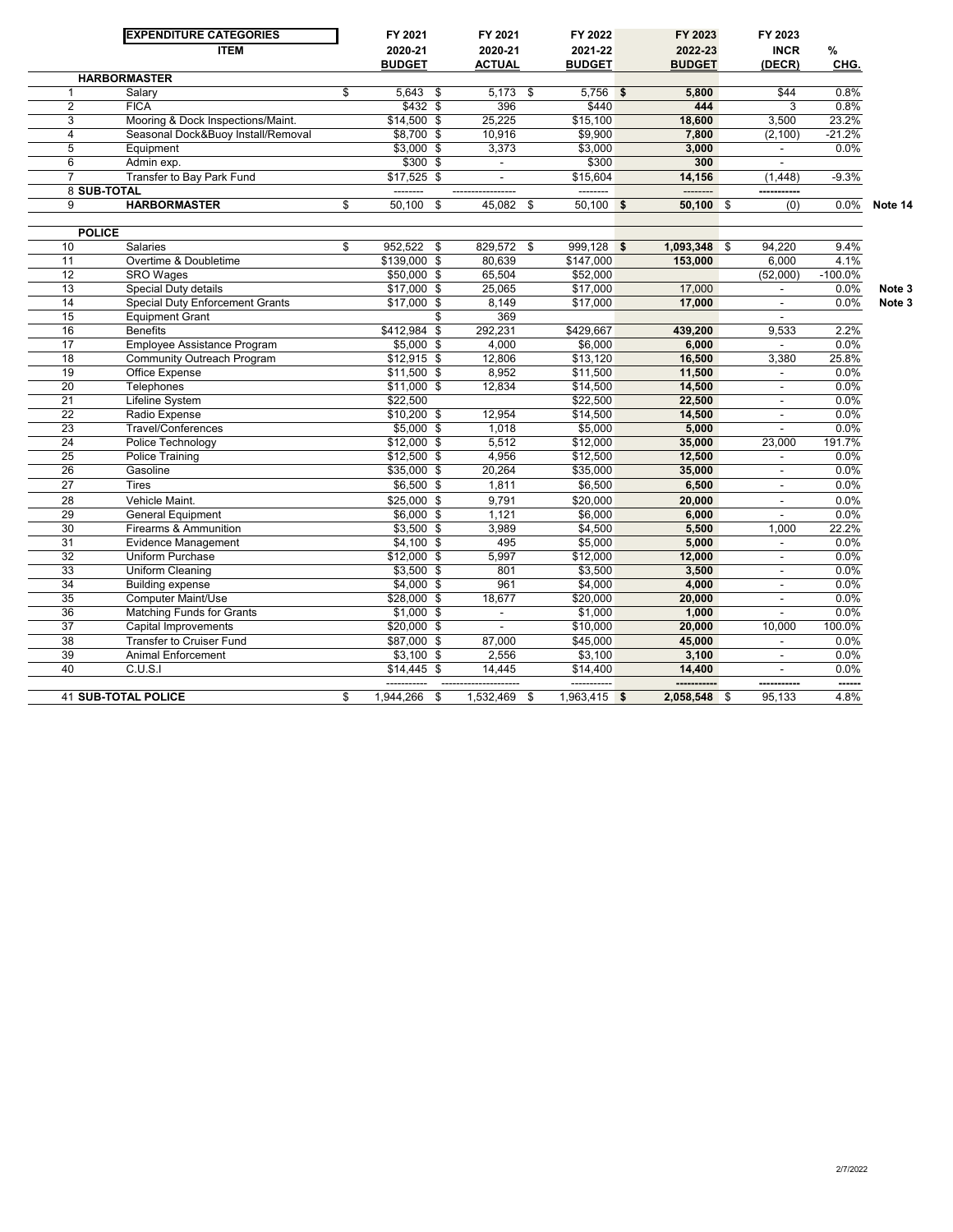|                 | <b>EXPENDITURE CATEGORIES</b>                         | FY 2021                    | FY 2021                  | FY 2022            | FY 2023          | FY 2023                  |          |
|-----------------|-------------------------------------------------------|----------------------------|--------------------------|--------------------|------------------|--------------------------|----------|
|                 | <b>ITEM</b>                                           | 2020-21                    | 2020-21                  | 2021-22            | 2022-23          | <b>INCR</b>              | %        |
|                 |                                                       | <b>BUDGET</b>              | <b>ACTUAL</b>            | <b>BUDGET</b>      | <b>BUDGET</b>    | (DECR)                   | CHG.     |
| $\overline{2}$  | <b>1 FIRE DEPARTMENT</b><br><b>Volunteer Stipends</b> | \$<br>55.000<br>\$         | 54.933                   | \$<br>$57,000$ \$  | 100.000          | 43.000                   | 75.4%    |
| 3               | <b>FICA</b>                                           | $$4,208$ \$                | 1,885                    | \$4,361            | 7,650            | 3,290                    | 75.4%    |
| $\overline{4}$  | <b>Volunteer Retention Fund</b>                       | \$                         |                          | \$0                | $\mathbf{0}$     |                          |          |
| $\overline{5}$  | <b>Office Supplies/Phones</b>                         | $$8,700$ \$                | 9.874                    | \$8,700            | 9,850            | 1,150                    | 13.2%    |
| $\overline{6}$  | Utilities, Heating Fuel & service                     | $$11,000$ \$               | 7,768                    | \$11,000           | 11,000           |                          | 0.0%     |
| $\overline{7}$  | Fire Prev. & Training                                 | \$9,000 \$                 | 8,980                    | \$9,000            | 9,000            |                          | 0.0%     |
| 8               | Radio Maintenance                                     | $$6,150$ \$                | 52,908                   | \$7,650            | 15,080           | 7,430                    | 97.1%    |
| 9               | Fire Prot. Clothing                                   | $$24,200$ \$               | 27,508                   | \$26,200           | 37,575           | 11,375                   | 43.4%    |
| 10              | <b>Uniforms</b>                                       | $$5,000$ \$                | 9,136                    | \$5,000            | 5,000            | $\blacksquare$           |          |
| 11              | Gas & Oil                                             | $$5,000$ \$                | 3,019                    | \$5,000            | 5,000            | $\sim$                   | 0.0%     |
| 12              |                                                       |                            | 4,665                    | \$8,000            |                  | 500                      | 6.3%     |
| 13              | <b>Firefighting Supplies</b><br>Equipment Maint.      | \$8,000 \$<br>$$27,200$ \$ | 30,362                   |                    | 8,500            | 8,500                    | 30.1%    |
| 14              |                                                       |                            | 50,000                   | \$28,200           | 36,700<br>50,000 |                          | 0.0%     |
| 15              | <b>Equipment Replacement Fund</b>                     | $$50,000$ \$               |                          | \$50,000           |                  | ä,                       | 0.0%     |
|                 | <b>Building Maint.</b>                                | $$15,000$ \$               | 12,842                   | \$15,000           | 15,000           |                          |          |
| 16              | Fire Equipment                                        | \$36,400 \$                | 42,075                   | \$29,300           | 31,200           | 1,900                    | 6.5%     |
| 17              | <b>Grant Projects</b>                                 |                            |                          |                    |                  |                          |          |
| 18              | <b>Marine Apparatus</b>                               | $$9,400$ \$                | 3,618                    | \$9,400            | 16,700           | 7,300                    | 77.7%    |
| 19              | Periodicals & Memberships                             | $$3,000$ \$                | 1,225                    | \$3,000            | 2,500            | (500)                    | $-16.7%$ |
| 20              | Membership events/incentives                          | \$8,000 \$                 | 6,829                    | \$8,000            | 9,000            | 1,000                    | 12.5%    |
| $\overline{21}$ | Physicals/ PF Testing                                 | $$2,050$ \$                | 2,266                    | \$2,700            | 3,325            | 625                      | 23.1%    |
| 22              | Capital Improvements                                  | \$20,000 \$                | 1,084                    |                    |                  |                          |          |
|                 |                                                       |                            |                          |                    |                  |                          |          |
|                 | 23 SUB-TOTAL FIRE DEPARTMENT                          | \$<br>307,308<br>\$        | 330,975                  | \$<br>$287,511$ \$ | 373,080          | 85,570                   | 29.8%    |
|                 |                                                       |                            |                          |                    |                  |                          |          |
|                 | 24 PUBLIC SAFETY & DISPATCH                           |                            |                          |                    |                  |                          |          |
| 25              | <b>Dispatch Salaries</b>                              | \$<br>$448,724$ \$         | 429,810 \$               | 461,886 \$         | 481,000          | \$19,113                 | 4.1%     |
| 26              | Overtime & Doubletime                                 | $$79,095$ \$               | 78,264                   | \$81,488           | 84,648           | 3,160                    | 3.9%     |
| 27              | <b>Benefits</b>                                       | \$164,392 \$               | 122,960                  | \$165,203          | 170,308          | 5,104                    | 3.1%     |
| 28              | Training                                              | $$2,500$ \$                | 357                      | \$2,500            | 2,500            | $\blacksquare$           | 0.0%     |
| 29              | <b>Uniforms</b>                                       | $$3,500$ \$                | 117                      | \$3,500            | 3,500            |                          | 0.0%     |
| 30              | Uniform Cleaning                                      | $$100$ \$                  | $\overline{a}$           | \$100              | 100              | $\overline{\phantom{a}}$ | 0.0%     |
| 31              | Capital Improvements                                  | \$20,000 \$                | 4,222                    | \$20,000           | 20,000           | $\blacksquare$           | 0.0%     |
| 32              | Dispatch Radio Equipment                              | $$14,000$ \$               | 12,544                   | \$14,000           | 14,000           |                          | 0.0%     |
| 33              | <b>Technology Mgmt. Fee</b>                           | $$8,000$ \$                | $\overline{\phantom{a}}$ | \$8,000            | 8,000            | L.                       | 0.0%     |
| 34              | Communications Transmission Equip Impr.               | \$25,000                   |                          | \$25,000           | 25,000           | $\blacksquare$           | 0.0%     |
| 35              | <b>Computer Use</b>                                   | $$13,000$ \$               | 5,476                    | \$13,000           | 13,000           | $\blacksquare$           | 0.0%     |
|                 | <b>36 SUB-TOTAL PUBLIC</b>                            |                            |                          |                    |                  |                          |          |
|                 | <b>37 SAFETY &amp; DISPATCH</b>                       | \$<br>$778,311$ \$         | $653,749$ \$             | 794,678 \$         | $822,055$ \$     | 27,377                   | 3.4%     |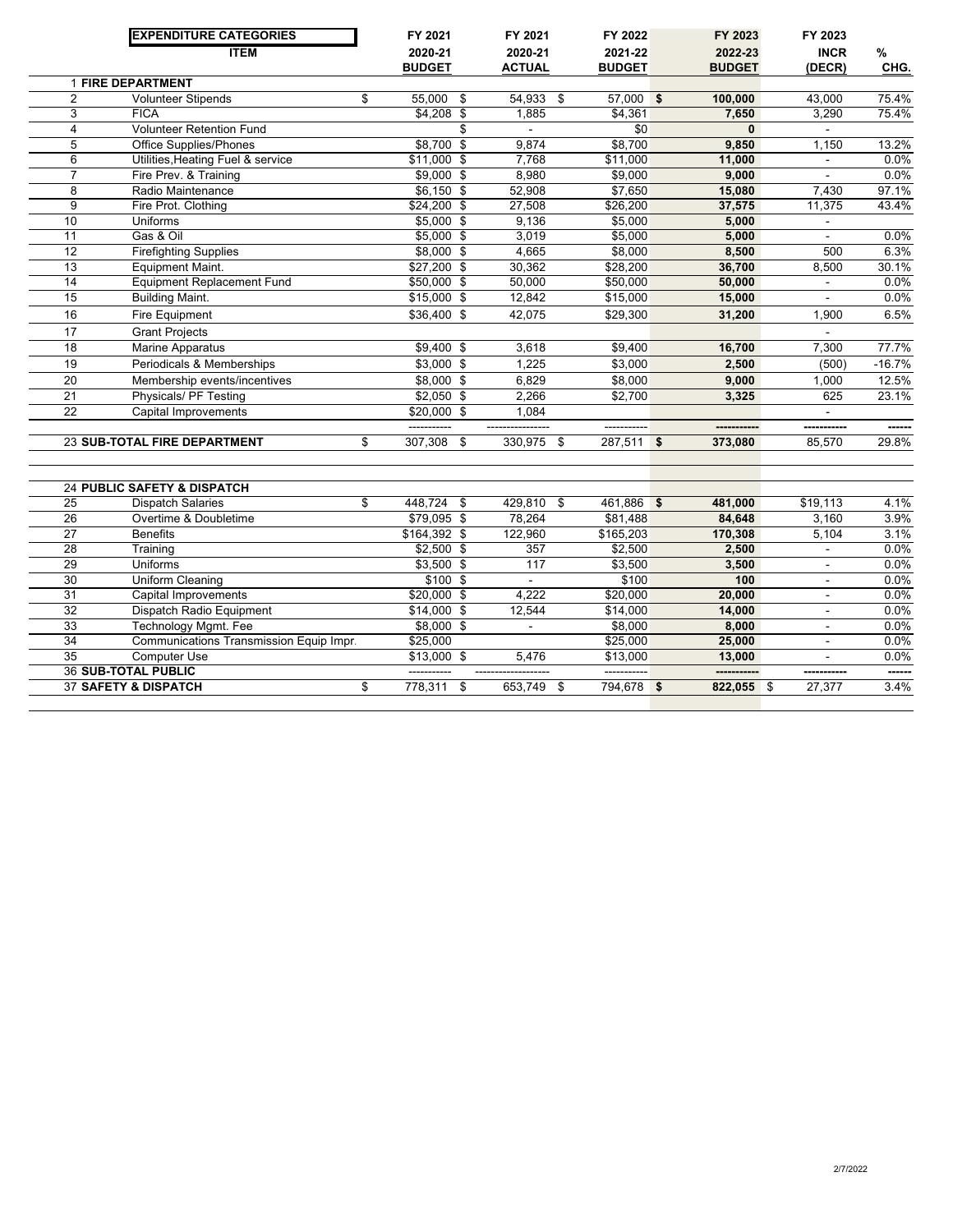|                 | <b>EXPENDITURE CATEGORIES</b>                          | FY 2021                    | FY 2021                  | FY 2022               | FY 2023          | FY 2023                  |              |         |
|-----------------|--------------------------------------------------------|----------------------------|--------------------------|-----------------------|------------------|--------------------------|--------------|---------|
|                 | <b>ITEM</b>                                            | 2020-21                    | 2020-21                  | 2021-22               | 2022-23          | <b>INCR</b>              | $\%$         |         |
|                 | <b>HIGHWAY</b>                                         | <b>BUDGET</b>              | <b>ACTUAL</b>            | <b>BUDGET</b>         | <b>BUDGET</b>    | (DECR)                   | CHG.         |         |
| 1               | Salaries                                               | \$<br>301,672 \$           | 279,417<br>\$            | $309,625$ \$          | 309,137 \$       | (488)                    | $-0.2%$      |         |
| $\overline{2}$  | Overtime                                               | \$31,608 \$                | 21,036                   | \$32,261              | 33,230           | 969                      | 3.0%         |         |
| 3               | <b>Benefits</b>                                        | \$130,443 \$               | 105,266                  | \$137,464             | 139,057          | 1,593                    | 1.2%         |         |
| 4               | Inter-Dept. Assistance                                 | $$2,000$ \$                | $\sim$                   | \$2,000               | 2,000            | $\overline{\phantom{a}}$ | 0.0%         |         |
| 5               | Road Maintenance                                       | \$45,000 \$                | 70,625                   | \$45,000              | 45,000           | $\blacksquare$           | 0.0%         |         |
| 6               | <b>Tree Removal</b>                                    | $$6,000$ \$                | 21,083                   | \$6,000               | 6,000            | $\overline{\phantom{a}}$ | 0.0%         |         |
| $\overline{7}$  | Drainage System Maintenance                            | \$20,000 \$                | 17,704                   | \$20,000              | 20,000           | $\blacksquare$           | 0.0%         |         |
| 8               | <b>Capital Projects</b>                                | $$40,000$ \$               | 43,951                   | \$30,000              | 30,000           | $\overline{\phantom{a}}$ | 0.0%         |         |
| 9               | Retreatment (Paving)                                   | \$350,000 \$               | 310,683                  | \$350,000             | 350,000          | $\sim$                   | 0.0%         |         |
| 10              | Sidewalk Maint. & Traffic Safety Imprvmnts             | \$30,000 \$                | 17,891                   | \$50,000              | 50,000           | $\blacksquare$           | 0.0%         |         |
| 11              | Line Striping and crosswalks                           | $$10,000$ \$               | 11,270                   | \$10,000              | 10,000           | $\blacksquare$           | 0.0%         |         |
| 12              | <b>Engineering Svcs.</b>                               | $$3,000$ \$                | 2,612                    | \$3,000               | 3,000            | $\sim$                   | 0.0%         |         |
| 13              | <b>Street Signs</b>                                    | $$5,000$ \$                | 5,345                    | \$5,000               | 6,000            | 1,000                    | 20.0%        |         |
| 14              | <b>Winter Sand</b>                                     | $$6,000$ \$                | 6,629                    | \$6,000               | 6,000            | $\sim$                   | 0.0%         |         |
| 15              | Salt                                                   | \$125,000 \$               | 81,404                   | \$125,000             | 130,000          | 5,000                    | 4.0%         |         |
| 16              | Garage Heating Fuel                                    | $$7,300$ \$                | 4,901                    | \$7,300               | 7,000            | (300)                    | $-4.1%$      |         |
| 17              | Garage Utilities                                       | $$14,000$ \$               | 12,608                   | \$14,000              | 14,000           | $\sim$                   | 0.0%         |         |
| 18<br>19        | Uniforms<br>Gas & Diesel                               | $$4,600$ \$<br>\$28,000 \$ | 4,706<br>16,317          | \$4,600<br>\$28,000   | 4,900<br>29,400  | 300<br>1,400             | 6.5%<br>5.0% |         |
| 20              |                                                        | $$60,000$ \$               | 45,985                   |                       |                  | $\sim$                   | 0.0%         |         |
| 21              | Equip. Repair & Maint<br>Transfer To Equip. Repl. Fund | \$100,000 \$               | 100,000                  | \$60,000<br>\$110,000 | 60,000           | 40,000                   | 36.4%        |         |
| $\overline{22}$ | Garage Expense & Supplies                              | \$8,000 \$                 | 14,534                   | \$8,000               | 150,000<br>8,000 |                          | 0.0%         |         |
| 23              | <b>Building Maintenance</b>                            | $$5,000$ \$                | 1,027                    | \$5.000               | 10,000           | 5,000                    | 100.0%       |         |
| 24              | Street Light Installation/upgrade                      | $$5,000$ \$                | $\blacksquare$           | \$0                   | $\mathbf{0}$     | $\sim$                   |              |         |
| 25              | <b>Street &amp; Caution Lights</b>                     | $$10,000$ \$               | 11,127                   | \$11,000              | 11,000           | $\mathbb{Z}^2$           | 0.0%         |         |
| 26              | Irish Hill to Thompson Rd Bike/Ped Path                | 55,000<br>\$               | $\blacksquare$           | 75,000                | 20,000           | (55,000)                 | $-73.3%$     | Note 2  |
| ZT              |                                                        |                            |                          |                       |                  |                          | ------       |         |
|                 | 28 SUB-TOTAL HIGHWAY                                   | \$<br>1,402,623<br>\$      | 1,206,121<br>\$          | $1,454,250$ \$        | $1,453,724$ \$   | (526)                    | 0.0%         |         |
| 29              | 30 HEALTH & SOCIAL SERVICES                            |                            |                          |                       |                  |                          |              |         |
| 31              | Salary - Health Officer                                | \$<br>$1,000$ \$           | \$<br>$\blacksquare$     | $1,000$ \$            | 1,000            | \$0                      | 0.0%         |         |
| 32              | <b>FICA</b>                                            | \$77 \$                    | $\overline{\phantom{a}}$ | \$77                  | 77               | \$0                      | 0.0%         |         |
| 33              | Social Service Agencies                                | $$35,000$ \$               | 35,000                   | \$35,000              | 38,000           | \$3,000                  | 8.6%         | Note 15 |
| 34              | Transfer to Shelburne Community Fund                   | $$2,000$ \$                | 2,000                    | \$2,000               | 2,000            | \$0                      | 0.0%         |         |
| 35              | <b>Health Officer Expense</b>                          | \$700 \$                   | $\overline{\phantom{a}}$ | \$700                 | 700              | \$0                      | 0.0%         |         |
|                 | 36 SUB-TOTAL HEALTH &                                  | ----------                 | -------------------      | -----------           | -----------      | -----------              | ------       |         |
|                 | <b>37 SOCIAL SERVICES</b>                              | \$<br>38,777<br>\$         | 37,000<br>\$             | 38,777 \$             | 41,777           | 3,000                    | 7.7%         |         |
|                 |                                                        |                            |                          |                       |                  |                          |              |         |
| 38 RESCUE       |                                                        |                            |                          |                       |                  |                          |              |         |
| 39              | Volunteer Compensation                                 | \$<br>16,500 \$            | $17,991$ \$              | $18,000$ \$           | 22,000           | 4,000                    | 22.2%        |         |
| 40              | Volunteer Incentive Compensation                       | $$38,000$ \$               | 50,761                   | \$43,000              | 43,000           | $\sim$                   | 0.0%         |         |
| 41              | Paid Full/Part-Time compensation                       | $$129,004$ \$              | 107,293                  | \$128,910             | 129,543          | 633                      | 0.5%         |         |
| 42              | Overtime                                               | $$3,423$ \$                | 1,660                    | \$3,366               | 3,746            | 380                      | 11.3%        |         |
| 43              | <b>Benefits</b>                                        | \$49,431 \$                | 27,665                   | \$49,243              | 50,962           | 1,718                    | 3.5%         |         |
| 44              | <b>Medical Supplies</b>                                | \$23,500 \$                | 38,308                   | \$23,500              | 40.000           | 16,500                   | 70.2%        |         |
| 45              | Uniforms/Jump Suits                                    | $$2,000$ \$                | 75                       | \$14,000              | 2.000            | (12,000)                 | $-85.7%$     |         |
| 46              | <b>Operational Expense</b>                             | \$37,000 \$                | 39,190                   | \$22,000              | 27,000           | 5,000                    | 22.7%        |         |
| 47              | Ambulance Transport Billing service                    | \$20,500 \$                | 22,545                   | \$20,500              | 24,500           | 4,000                    | 19.5%        |         |
| 48              | Oxygen                                                 | $$3,600$ \$                | 3,739                    | \$3,600               | 3,600            | $\sim$                   | 0.0%         |         |
| 49              | Training                                               | $$4,400$ \$                | 1,382                    | \$4,800               | 14,400           | 9,600                    | 200.0%       |         |
| 50              | Office Expense                                         | $$2,000$ \$                | 2,097                    | \$2,000               | 2,000            | $\overline{\phantom{a}}$ | 0.0%         |         |
| 51              | Office Equip.                                          | $$400$ \$                  | 446                      | \$400                 | 400              | $\blacksquare$           | 0.0%         |         |
| 52              | Communications                                         | $$22,000$ \$               | 19,981                   | \$24,000              | 21,000           | (3,000)                  | $-12.5%$     |         |
| 53              | Vehicle Expense                                        | $$9,500$ \$                | 11,205                   | \$9,500               | 9,500            | $\sim$                   | 0.0%         |         |
| 54              | <b>Building Heating Fuel</b>                           | $$2,500$ \$                | 1,878                    | \$2,500               | 2,500            | $\overline{\phantom{a}}$ | 0.0%         |         |
| 55              | <b>Building Utilities</b>                              | \$6,000 \$                 | 6,054                    | \$6,000               | 6,000            | $\sim$                   | 0.0%         |         |
| 56              | <b>Building Maintenance</b>                            | \$6,000 \$                 | 11,383                   | \$34,000              | 12,000           | (22,000)                 | $-64.7%$     |         |
| 57              | Immunizations                                          | $$150$ \$                  | $\blacksquare$           | \$1,500               |                  | (1,500)                  | $-100.0\%$   |         |
| 58              | <b>Public Education</b>                                | $$150$ \$                  | 801                      |                       |                  | $\overline{\phantom{0}}$ |              |         |
| 59              | <b>COVID Expenses</b>                                  | \$                         | 54,006                   |                       |                  |                          |              |         |
| 60              | Ambulance Replacement (General Fund)                   |                            |                          |                       | 25,000           | 25,000                   |              |         |
|                 | 61 SUB-TOTAL RESCUE                                    | \$<br>376,058 \$           | 418,461 \$               | 410,819 \$            | 439,150 \$       | 28,330                   | 6.9%         | Note 8  |
|                 |                                                        |                            |                          |                       |                  |                          |              |         |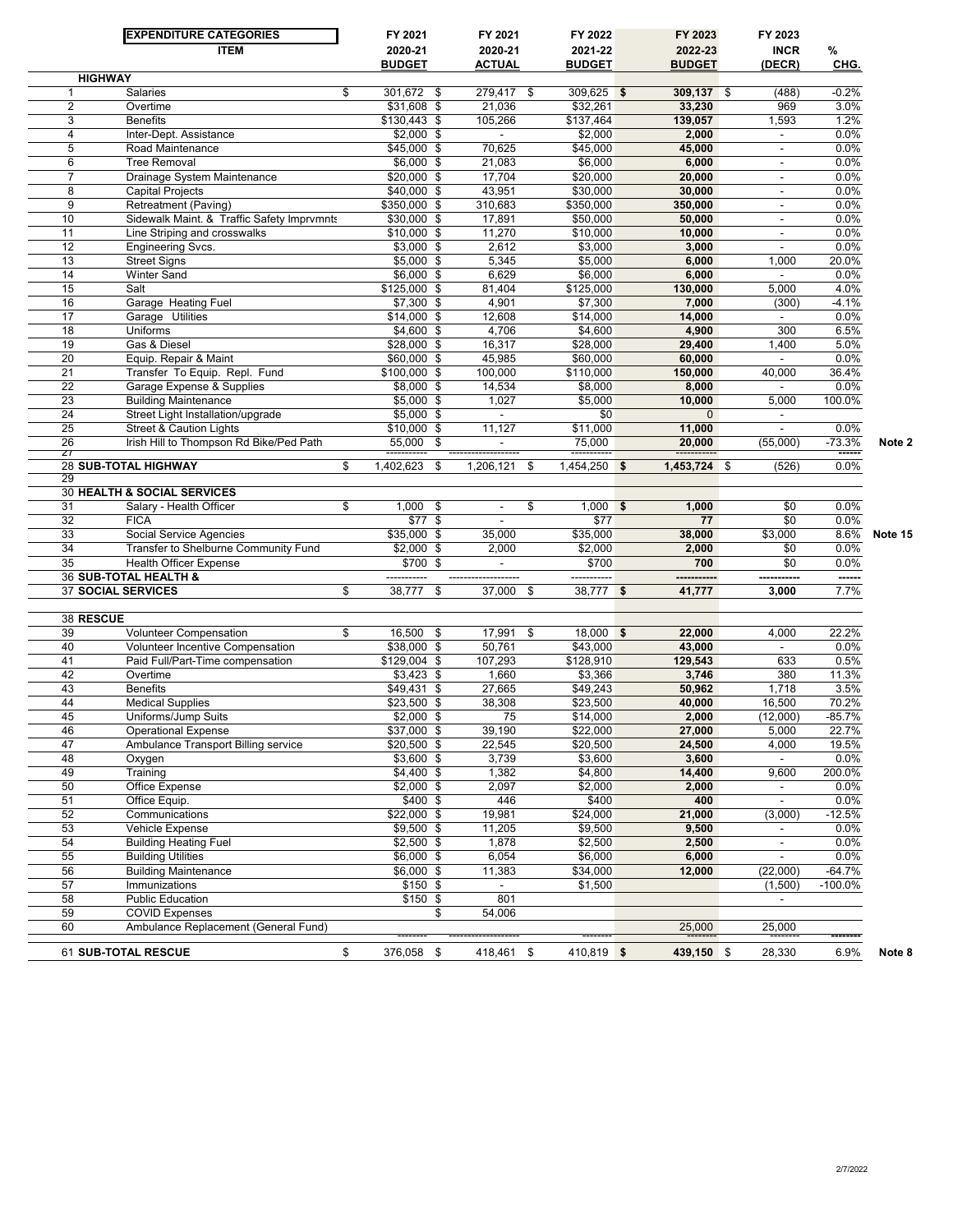|                       | <b>EXPENDITURE CATEGORIES</b>                     | FY 2021                           | FY 2021                  | FY 2022                   | FY 2023            | FY 2023                  |                   |
|-----------------------|---------------------------------------------------|-----------------------------------|--------------------------|---------------------------|--------------------|--------------------------|-------------------|
|                       | <b>ITEM</b>                                       | 2020-21                           | 2020-21                  | 2021-22                   | 2022-23            | <b>INCR</b>              | %                 |
|                       |                                                   | <b>BUDGET</b>                     | <b>ACTUAL</b>            | <b>BUDGET</b>             | <b>BUDGET</b>      | (DECR)                   | CHG.              |
|                       | <b>CEMETERIES</b>                                 |                                   |                          |                           |                    |                          |                   |
| $\mathbf{1}$          | Salaries                                          | \$<br>38,592 \$                   | 38,025<br>\$             | $39,392$ \$               | $32,915$ \$        | (6, 477)                 | $-16.4%$          |
| $\overline{2}$        | Interments                                        | $$4,000$ \$<br>$$3,320$ \$        | 3,600                    | \$3.000                   | 3,000              |                          |                   |
| 3<br>4                | <b>Benefits</b><br>Supplies & Tools               | \$600 \$                          | 3,184<br>963             | \$3,381<br>\$600          | 2,885<br>600       | (495)<br>$\blacksquare$  | $-14.7%$<br>0.0%  |
| $\overline{5}$        | <b>Committee Expenses</b>                         | \$100 \$                          | 75                       | \$100                     | 100                | $\overline{\phantom{a}}$ | 0.0%              |
| 6                     | Gas Expense                                       | $$1,000$ \$                       | 759                      | \$1,000                   | 1,000              | $\blacksquare$           | 0.0%              |
| $\overline{7}$        | Equip. Maint.                                     | \$800 \$                          | 1,093                    | \$800                     | 800                | $\overline{\phantom{a}}$ | 0.0%              |
| 8                     | Equip. Purchases                                  | \$500 \$                          | 610                      | \$500                     | 500                | $\overline{\phantom{a}}$ | 0.0%              |
| $\overline{9}$        | <b>Capital Projects</b>                           | \$6,000 \$                        | 4,937                    | \$6,000                   | 6,000              | $\overline{\phantom{a}}$ | 0.0%              |
| 10                    | <b>Transfer to Tractor Fund</b>                   | $$1,600$ \$                       | 3,374                    | \$1,600                   | 1,600              | $\overline{\phantom{a}}$ | 0.0%              |
| 11                    | <b>Outside Services</b>                           | $$3,000$ \$                       | 2,965                    | \$3,000                   | 3,000              | $\blacksquare$           | 0.0%              |
| 12                    | <b>Cremation Garden</b>                           | $$1,000$ \$                       | 1,216                    | \$1,000                   | 1,000              | $\blacksquare$           | 0.0%              |
|                       | <b>13 SUB-TOTAL CEMETERIES</b>                    | \$<br>60,512<br>\$                | 60,802<br>\$             | $60,373$ \$               | 53,400 \$          | (6, 972)                 | $-11.5%$          |
|                       |                                                   |                                   |                          |                           |                    |                          |                   |
|                       | <b>PARKS &amp; RECREATION</b>                     |                                   |                          |                           |                    |                          |                   |
| 14                    | <b>Admin Salaries</b>                             | \$<br>$108,767$ \$                | 118,132<br>\$            | 110,954<br>\$             | 114,274 \$         | 3,321                    | 3.0%              |
| 15                    | <b>Beach Salaries</b>                             | $$25,780$ \$                      | 26,497                   | \$26,150                  | 27,988             | 1,838                    | 7.0%              |
| 16                    | <b>Benefits</b>                                   | $$67,452$ \$                      | 56,831                   | \$70,766                  | 70,937             | 171                      | 0.2%              |
| 17                    | Admin. Expenses                                   | $$6,315$ \$                       | 5,515                    | \$9,120                   | 8,875              | (245)                    | $-2.7%$           |
| 18                    | <b>Online Registration Transaction Costs</b>      | $$3,900$ \$                       | 2,341                    | \$2,900                   | 2,450              | (450)                    | $-15.5%$          |
| 19                    | <b>Public Information</b>                         | $$8,314$ \$                       | 2,920                    | \$5,290                   | 5,290              | $\blacksquare$           | 0.0%              |
| 20                    | <b>Beach Maintenance</b>                          | $$3,450$ \$                       | 1,062                    | \$3,400                   | 3,400              | $\blacksquare$           | 0.0%              |
| $\overline{21}$       | <b>Beach Capital Improvements</b>                 |                                   |                          |                           |                    | $\blacksquare$           |                   |
| 22                    | <b>Beach Equipment</b>                            | $$1,260$ \$                       | 928                      | \$1,260                   | 1,200              | (60)                     | $-4.8%$           |
| 23                    | Beach Admin. & Utilities                          | $$2,480$ \$                       | 3,102                    | \$2,800                   | 2,966              | 166                      | 5.9%              |
| 24                    | <b>Adult Sports Leagues</b>                       | $$100$ \$                         | $\overline{\phantom{a}}$ | \$100                     | 100                | $\overline{\phantom{a}}$ | 0.0%              |
| $\overline{25}$       | <b>Swim Lesson Supplies</b>                       | $$50$ \$                          | 298                      | \$50                      | 50                 | $\blacksquare$           | 0.0%              |
| 26                    | Youth Basketball                                  | $$3,423$ \$                       | $\blacksquare$           | \$3,742                   | 3,753              | 11                       | 0.3%              |
| $\overline{27}$       | Little League Baseball                            | $$15,795$ \$                      | 17,329                   | \$15,795                  |                    | (15, 795)                | $-100.0%$         |
| 28                    | <b>Babe Ruth Baseball</b>                         | $$7,425$ \$                       | 6,112                    | \$7,425                   |                    | (7, 425)                 | $-100.0%$         |
| 29                    | Softball                                          | $$980$ \$                         | 850                      | \$980                     |                    | (980)                    | $-100.0%$         |
| 30                    | <b>Summer Soccer Camp</b>                         | $$12,900$ \$                      | 6,010                    | \$12,900                  | 7,000              | (5,900)                  | $-45.7%$<br>20.4% |
| 31<br>$\overline{32}$ | <b>Youth Soccer</b><br><b>Recreation Programs</b> | $$10,070$ \$<br>$$29,489$ \$      | 4,778<br>21,295          | \$8,470<br>\$26,710       | 10,195<br>32,720   | 1,725<br>6,010           | 22.5%             |
| 33                    | Special Events/Concerts/Firewrks                  | $$12,725$ \$                      | 3,934                    | \$13,000                  | 13,000             | $\mathbf{r}$             | 0.0%              |
| 34                    | Ski Program                                       | $$8,350$ \$                       | 1,425                    | \$8,350                   | 8,710              | 360                      | 4.3%              |
| $\overline{35}$       | Davis Park                                        | $$3,100$ \$                       | 3,465                    | \$3,300                   | 3,300              | $\blacksquare$           | 0.0%              |
| 36                    | Park Maintenance                                  | $$7,970$ \$                       | 3,822                    | \$7,970                   | 7,970              | $\overline{\phantom{a}}$ | 0.0%              |
| $\overline{37}$       | Beach House Replacement                           | $$20,000$ \$                      | 20,080                   |                           |                    | $\blacksquare$           |                   |
| 38                    | Repave Beach Parking Lot                          | $$0$ \$                           | $\overline{\phantom{a}}$ |                           |                    | $\overline{\phantom{a}}$ |                   |
| 39                    | <b>Martial Arts</b>                               | $$1,680$ \$                       |                          | \$1,680                   |                    | (1,680)                  | $-100.0%$         |
| 40                    | Lacrosse Programs                                 | $$9,004$ \$                       | 6,050                    | \$8,824                   | 8,080              | (744)                    | $-8.4%$           |
| 41                    |                                                   |                                   |                          | -----------               |                    |                          | ------            |
|                       | <b>42 SUB-TOTAL PARKS &amp; RECREATION</b>        | \$<br>370,778<br>\$               | 312,777<br>\$            | $351,935$ \$              | 332,258 \$         | (19, 677)                | $-5.6%$           |
|                       |                                                   |                                   |                          |                           |                    |                          |                   |
|                       | <b>LIBRARY</b>                                    |                                   |                          |                           |                    |                          |                   |
| 43<br>44              | Salaries                                          | \$<br>263,188 \$<br>$$117,685$ \$ | 237,281<br>\$<br>107,362 | $255,526$ \$<br>\$118,846 | 276,296<br>122,168 | \$20,770                 | 8.1%<br>2.8%      |
| 45                    | Benefits<br>Supplies                              | $$5,000$ \$                       | 3,331                    | \$3,500                   | 3,500              | 3,322                    | 0.0%              |
| 46                    | Books, Tapes, Periodicals, AV Mat'ls.             | $$40,000$ \$                      | 39,946                   | \$45,000                  | 50,000             | 5,000                    | 11.1%             |
| 47                    | <b>Building Maint. Expense</b>                    | $$17,500$ \$                      | 16,672                   | \$23,500                  | 23,500             | $\overline{\phantom{a}}$ | 0.0%              |
| 48                    | <b>Library Utilities</b>                          | $$19,500$ \$                      | 22,322                   | \$22,500                  | 22,500             | $\overline{\phantom{a}}$ | $0.0\%$           |
| 49                    | Equipment Maint & Repair                          | $$1,000$ \$                       | 256                      | \$500                     | 500                | $\overline{\phantom{a}}$ | 0.0%              |
| 50                    | <b>Administrative Expense</b>                     | $$2,000$ \$                       | $\Box$                   | \$1,000                   | 1,000              | $\overline{\phantom{a}}$ | 0.0%              |
| 51                    | Computer/Technology Expense                       | $$7,000$ \$                       | 6,055                    | \$7,000                   | 7,000              | $\overline{\phantom{a}}$ | 0.0%              |
| 52                    | Programs                                          | $$5,000$ \$                       | 6,304                    | \$3,000                   | 3,000              | $\overline{\phantom{a}}$ | 0.0%              |
| 53                    | Public Information                                | $$100$ \$                         | 75                       | \$100                     | 100                | $\overline{\phantom{a}}$ | $0.0\%$           |
|                       |                                                   | -----------                       |                          | -----------               | -----------        |                          | ------            |
|                       | 54 SUB-TOTAL LIBRARY                              | \$<br>477,973<br>\$               | 439,605 \$               | 480,472 \$                | 509,563 \$         | 29,091                   | 6.1%              |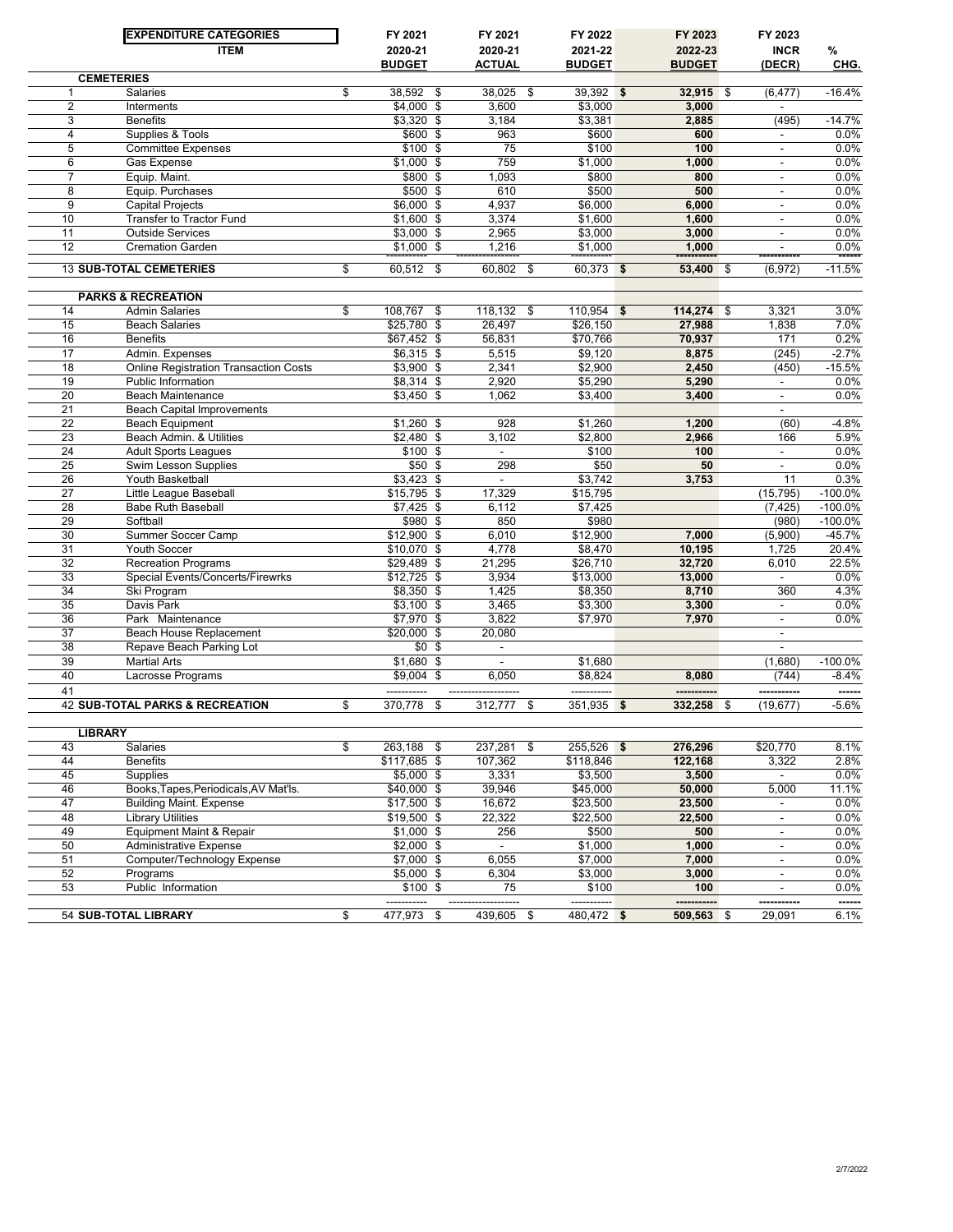|          | <b>EXPENDITURE CATEGORIES</b>                      | FY 2021                     | FY 2021                  | FY 2022              | FY 2023          |     | FY 2023                  |            |         |
|----------|----------------------------------------------------|-----------------------------|--------------------------|----------------------|------------------|-----|--------------------------|------------|---------|
|          | <b>ITEM</b>                                        | 2020-21                     | 2020-21                  | 2021-22              | 2022-23          |     | <b>INCR</b>              | %          |         |
|          |                                                    | <b>BUDGET</b>               | ACTUAL                   | <b>BUDGET</b>        | <b>BUDGET</b>    |     | (DECR)                   | CHG.       |         |
| 2        | <b>1 DEBT PAYMENTS</b><br>Fire Truck (2010)        | $\overline{$40,524}$ \$     | 40,608                   |                      |                  |     |                          |            |         |
| 3        | Quint Ladder Truck 2017                            | \$88,196 \$                 | 88,196                   | \$86,828             | 85,372           |     | (1, 456)                 | $-1.7%$    |         |
| 4        | Library/Town Hall 2018                             | \$159,130 \$                | 159,130                  | \$157.220            | 155,180          |     | (2,040)                  | $-1.3%$    |         |
| 5        | Library/Town Hall 2019                             | \$288,600 \$                | 288,600                  | \$285,958            | 283,267          |     | (2,691)                  | $-0.9%$    |         |
| 6        | Rec. Path 2008 Bond; 2012 issue                    | \$26,804 \$                 | 26,804                   | \$26,111             | 25,376           |     | (735)                    | $-2.8%$    |         |
| 7        | <b>Town Center Project</b>                         | \$235,372 \$                | 230,342                  | \$241,087            |                  |     | (241, 087)               | $-100.0%$  |         |
| 8        | <b>Recreation Fields Project</b>                   | $$88,087$ \$                | 88,087                   | \$85,493             | 81,927           |     | (3, 565)                 | $-4.2%$    |         |
| 9        | Rec. Path 2008 Bond: 2008 issue                    | $$22,402$ \$                | 22,402                   | \$21.656             | 20,934           |     | (721)                    | $-3.3%$    |         |
| 10       | Rec. Path 2008 Bond: 2010 issue                    | \$26,628 \$                 | 26,302                   | \$25,845             | 25,228           |     | (617)                    | $-2.4%$    |         |
| 11<br>12 | Beach Sea Wall 2009 Bond                           | $$15,196$ \$                | 15,226                   |                      |                  |     |                          | 0.0%       |         |
| 13       | FY 2017 Capital Projects<br>Beaver Creek 2009 Bond | $$47,000$ \$<br>\$44,637 \$ | 44,637                   | \$47,000<br>\$43,406 | 47,000<br>42,134 |     | (1, 272)                 | $-2.9%$    |         |
| 14       | Police Radio Replacements 2020                     |                             |                          | \$36,276             | 36,276           |     |                          |            |         |
| 15       | Irish Hill Bike / Ped. Path                        |                             |                          |                      | 20,000           |     | 20.000                   |            |         |
| 16       | Fire/Rescue Station Land Purchase                  |                             |                          |                      | 40,000           |     | 40,000                   |            |         |
| 17       | 2021 Route 7 Sewer Line, Town Portion              |                             |                          |                      | 8.000            |     | 8.000                    |            |         |
|          | <b>SUB-TOTAL</b>                                   |                             |                          |                      |                  |     |                          |            |         |
|          | <b>18 DEBT PAYMENTS</b>                            | \$<br>1.082.577<br>\$       | 1,030,334 \$             | 1,056,878 \$         | 870,694          | -\$ | (186, 184)               | $-17.6%$   |         |
|          |                                                    |                             |                          |                      |                  |     |                          |            |         |
|          | <b>INTER-GOVERNMENTAL TRANSFERS</b>                |                             |                          |                      |                  |     |                          |            |         |
| 19       | County Tax                                         | \$<br>70,942 \$             | 70.843 \$                | $71.653$ \$          | 74,519 \$        |     | 2,866                    | 4.0%       |         |
| 20       | Grtr. Burl. Ind. Devel. Corp (GBIC)                | $$1,200$ \$                 | 1,200                    | \$1,200              | 1,200            |     |                          | 0.0%       |         |
| 21       | Chitt Cty Regional Planning(CCRPC)                 | $$17,931$ \$                | 17,931                   | \$17,910             | 17,900           |     | (10)                     | $-0.1%$    |         |
| 22       | Green Mountain Transit (GMT)                       | \$108,334 \$                | 106,567                  | \$101,000            | 108,000          |     | 7.000                    | 6.9%       |         |
|          | 23 SUB-TOTAL INTER-                                |                             |                          |                      |                  |     |                          |            |         |
|          | 24 GOVERNMENTAL TRANSF.                            | \$<br>198,407<br>\$         | 196,541<br>\$            | $191,763$ \$         | 201,619 \$       |     | 9,856                    | 5.1%       |         |
|          |                                                    |                             |                          |                      |                  |     |                          |            |         |
|          | <b>BENEFITS</b>                                    |                             |                          |                      |                  |     |                          |            |         |
| 25       | <b>EB Retirement</b>                               | \$                          | 170,035                  |                      |                  |     |                          |            |         |
| 26       | <b>RL</b> Retirement                               |                             |                          |                      |                  |     |                          |            |         |
| 27       | HRA & Flex Spending Admin.                         | $$21,500$ \$                | 1,248                    | \$21,500             | 21,500           |     | \$0                      | 0.0%       |         |
| 28       | <b>Health Insurance Reimbursements</b>             | \$58,000 \$                 | 5,874                    | \$68,240             | 68,240           |     |                          | 0.0%       | Note 16 |
| 29       | Social Security                                    | \$                          | 5,952                    |                      |                  |     |                          |            |         |
| 30       | Health Insurance Premiium Contr.                   | \$                          | (17, 139)                |                      |                  |     |                          |            |         |
| 31       | <b>Employee Assistance Program</b>                 | \$700 \$                    | 684                      | \$700                | 700              |     |                          | 0.0%       |         |
| 32       | <b>Retiree Dental Insurance</b>                    | $$1,848$ \$                 | 1,872                    | \$1,848              | 1.848            |     |                          | 0.0%       |         |
| 33       | <b>Employee Events/Recognition</b>                 | $$1,000$ \$                 | 970                      | \$1,000              | 2,000            |     | 1.000                    |            |         |
| 34       | <b>Merit Raises</b>                                | \$                          | 1,200                    |                      |                  |     |                          |            |         |
|          |                                                    |                             |                          | -----------          |                  |     |                          | ------     |         |
|          | <b>35 SUB-TOTAL BENEFITS</b>                       | \$<br>83,048<br>\$          | 170,696<br>\$            | 93,288               | 94,288 \$<br>\$  |     | 1,000                    | 1.1%       |         |
|          | <b>MISCELLANEOUS</b>                               |                             |                          |                      |                  |     |                          |            |         |
| 36       | Selectbrd. Discretionary Expenses                  | \$<br>1,500<br>\$           | $2,059$ \$               | 1,500                | 1,500<br>\$      | \$  |                          | 0.0%       |         |
| 37       | 2020 COVID Pandemic                                | \$                          | 2,113                    |                      |                  | \$  |                          |            |         |
| 38       | <b>BCA Appeals Interest</b>                        |                             |                          |                      |                  | \$  | $\overline{\phantom{a}}$ |            |         |
| 39       | Abatements/Adjustments                             | \$                          | 28                       |                      |                  | \$  |                          |            |         |
| 40       | <b>Town Committees Support</b>                     | $$2,500$ \$                 | $\overline{\phantom{a}}$ | \$3,500              | 3,500            | \$  |                          | 0.0%       |         |
| 41       | Open Space Lands Study                             |                             |                          |                      | 15,000 \$        |     | 15,000                   |            |         |
| 42       | Equity & Diversity Commttee                        |                             |                          |                      | 10,000           | \$  | 10,000                   |            |         |
| 43       | <b>Town Community Events</b>                       | $$1,500$ \$                 | 1,402                    | \$1,500              | 1,500            | \$  |                          | 0.0%       |         |
| 44       | <b>Tree Conservation</b>                           | $$20,250$ \$                | 11,794                   | \$6,300              | 6,300            | \$  | ٠                        | 0.0%       |         |
| 45       | Emerald Ash Borer Tree Management                  |                             |                          | \$28,800             | 28,800           | \$  |                          | 0.0%       |         |
| 46       | Town Fire Hydrant Maintenance                      | \$5,000                     |                          | \$5,000              | 5,000            | \$  | $\overline{\phantom{a}}$ | 0.0%       |         |
|          |                                                    |                             |                          |                      |                  | \$  |                          |            |         |
|          |                                                    |                             |                          | --------             | -----            |     | --------                 |            |         |
|          | 47 SUB-TOTAL MISC.                                 | \$<br>30.750 \$             | 17,396 \$                | 46.600 \$            | 71,600 \$        |     | 25,000                   | 53.6%      |         |
|          | <b>48 OPEN SPACE FUND</b>                          |                             |                          |                      |                  |     |                          |            |         |
| 49       | Transfer to Open Space Fund                        | \$<br>30,000<br>-\$         | 30,000 \$                | 50.000               |                  |     | (50,000)                 | $-100.0%$  | Note 17 |
|          | <b>SUB-TOTAL</b>                                   |                             |                          | -----------          |                  |     |                          |            |         |
|          | 50 COMMUNITY IMPROVEMENT                           | 30,000                      | 30,000                   | 50,000               | 0                |     | (50,000)                 | $-100.0\%$ |         |
|          | 51 GRAND TOTAL EXPENDIT.                           | $$9,561,718$ \$             | 8,780,378                | \$9,654,195          | \$9,842,992      |     | \$188,798                | 2.0%       |         |
|          |                                                    |                             |                          |                      |                  |     |                          |            |         |